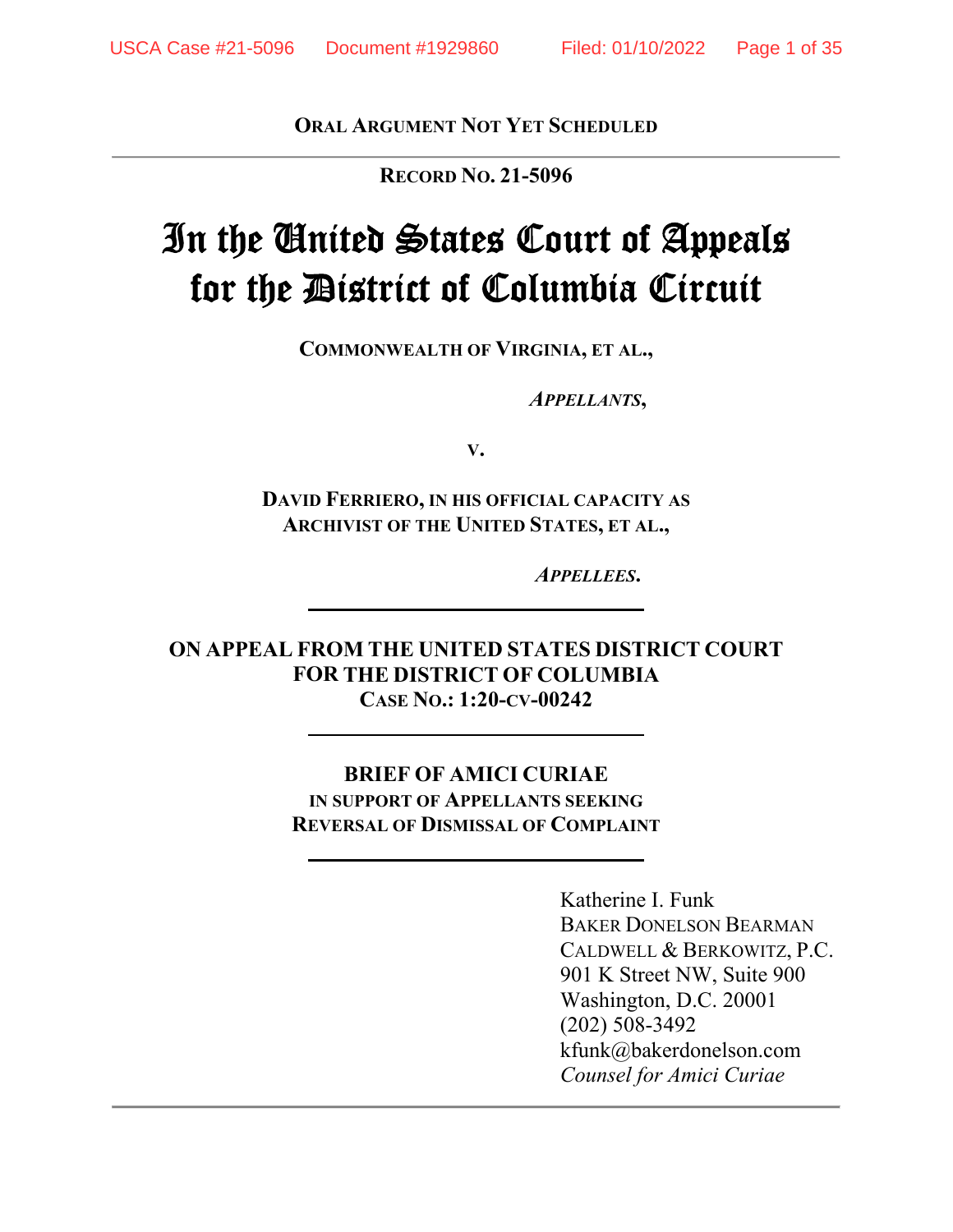# **TABLE OF CONTENTS**

| $\mathbf{I}$ . |  |                |                                                                 |  |  |  |
|----------------|--|----------------|-----------------------------------------------------------------|--|--|--|
| II.            |  |                | WITH THE RATIFICATION OF THE ERA, THE U.S. JOINS                |  |  |  |
|                |  |                | OTHER NATIONS IN GUARANTEEING EQUALITY FOR                      |  |  |  |
|                |  |                |                                                                 |  |  |  |
| III.           |  |                | SEX DISCRIMINATION MAY BE SUBJECT TO "STRICT                    |  |  |  |
|                |  |                |                                                                 |  |  |  |
| IV.            |  |                | THE ERA PROVIDES A CONSTITUTIONAL BASIS FOR                     |  |  |  |
|                |  |                | FEDERAL LEGISLATION GUARANTEEING CLAIMS OF SEX                  |  |  |  |
|                |  |                |                                                                 |  |  |  |
|                |  |                | A. Current law fails to allow victims of sex discrimination and |  |  |  |
|                |  |                |                                                                 |  |  |  |
|                |  |                | B. The ERA is a necessary tool to eradicate workplace           |  |  |  |
|                |  |                |                                                                 |  |  |  |
|                |  | $\mathbf{i}$ . | Current laws protecting women from wage                         |  |  |  |
|                |  |                |                                                                 |  |  |  |
|                |  | 11.            |                                                                 |  |  |  |
|                |  | 111.           | Current law does not provide adequate accommodations            |  |  |  |
|                |  |                |                                                                 |  |  |  |
|                |  | iv.            | The ERA will provide uniform, lasting protections from          |  |  |  |
|                |  |                | sex-based discrimination across the country. 24                 |  |  |  |
| V.             |  |                |                                                                 |  |  |  |
|                |  |                | CERTIFICATE OF COMPLIANCE WITH TYPE-VOLUME LIMIT29              |  |  |  |
|                |  |                |                                                                 |  |  |  |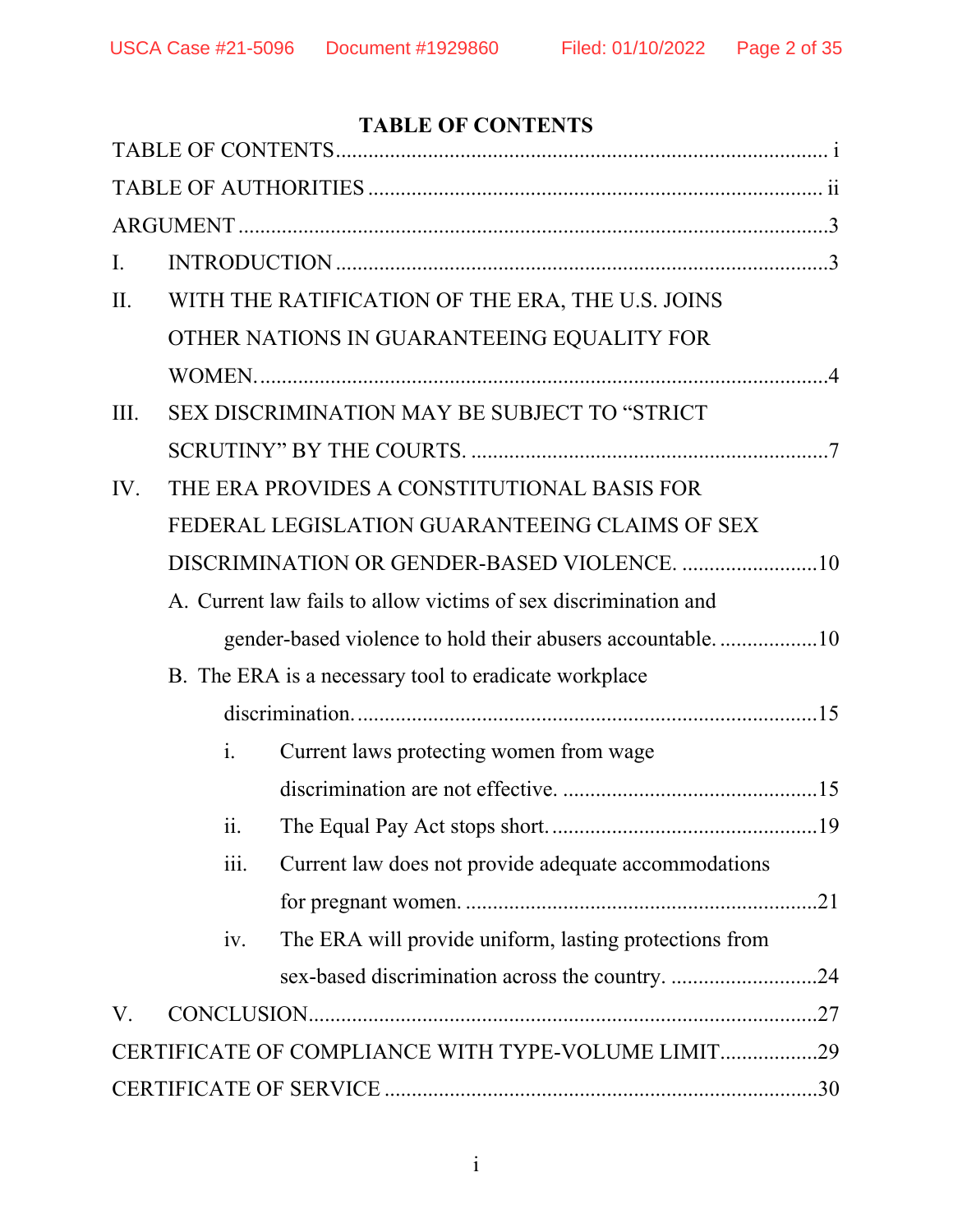# **TABLE OF AUTHORITIES**

## **Cases**

# Page(s)

| Craig v. Boren,                                |
|------------------------------------------------|
|                                                |
| Fisher v. Univ. of Tex. at Austin,             |
|                                                |
| Frontiero v. Richardson,                       |
|                                                |
| <i>Irby v. Bittick,</i>                        |
|                                                |
| J.E.B. v. Ala.                                 |
|                                                |
| Kouba v. Allstate,                             |
|                                                |
| Marbury v. Madison,                            |
|                                                |
| Michael M. v. Sup. Ct. of Sonoma,              |
|                                                |
| Miss. Univ. for Women v. Hogan,                |
|                                                |
| Nguyen v. Immigration & Naturalization Servs., |
|                                                |
| <i>Perkins v. Rock-Tenn Servs., Inc.,</i>      |
|                                                |
| Reed v. Reed,                                  |
|                                                |
| Riser v. QEP Energy,                           |
|                                                |
| Rizo v. Yovino,                                |
| 20, 25, 27                                     |
| Rostker v. Goldberg,                           |
|                                                |
| Roubideaux v. N.D. Dep't of Corr. & Rehab.,    |
|                                                |
| Tagami v. City of Chicago,                     |
|                                                |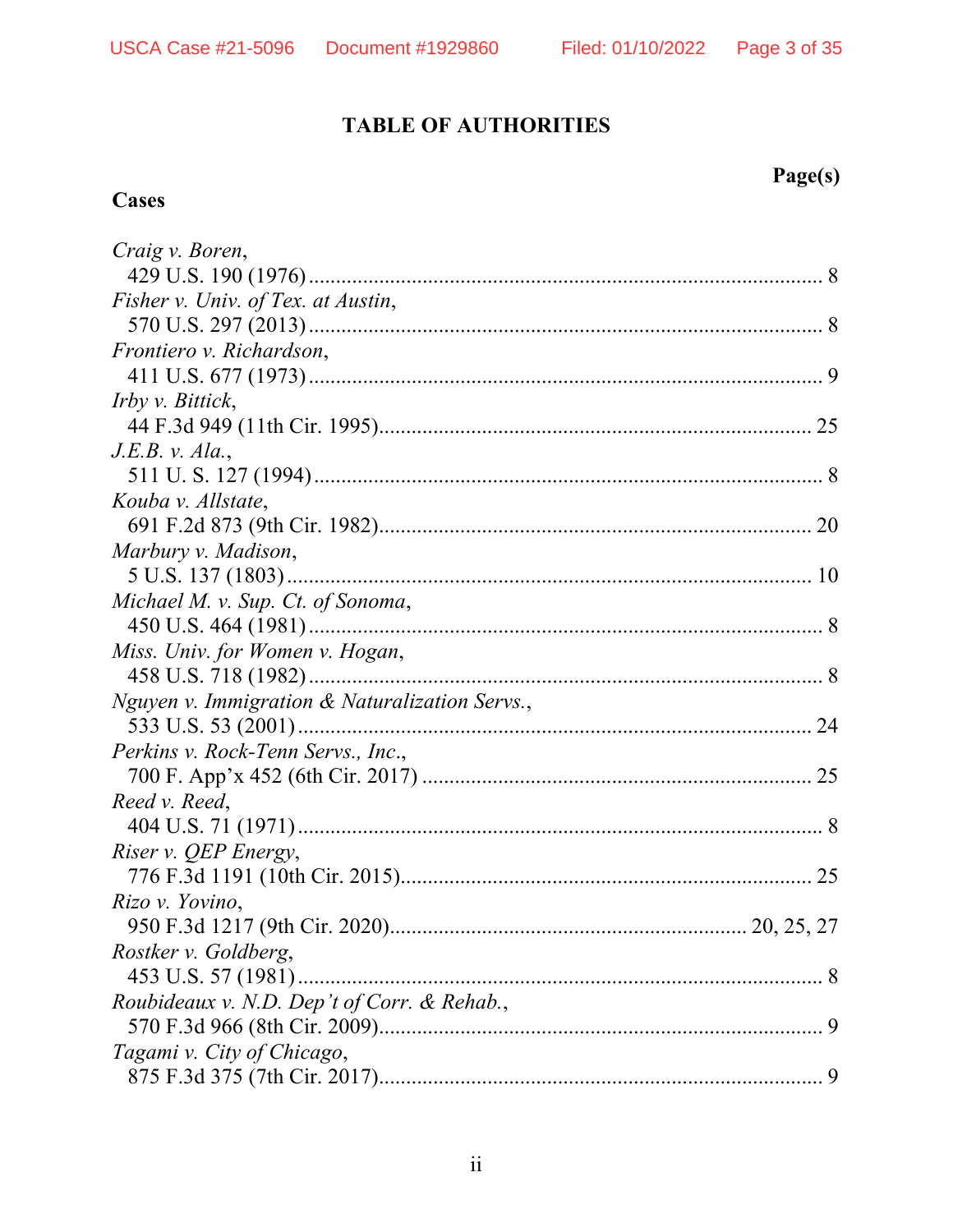| Taylor v. White,                                  |  |
|---------------------------------------------------|--|
|                                                   |  |
| Town of Castle Rock v. Gonzales,                  |  |
|                                                   |  |
| United States v. Morrison,                        |  |
|                                                   |  |
| United States v. Va.,                             |  |
|                                                   |  |
| Wal-Mart Stores v. Dukes,                         |  |
|                                                   |  |
| Wernsing v. Dep't of Human Servs., State of Ill., |  |
|                                                   |  |
| Young v. United Parcel Service, Inc.,             |  |
|                                                   |  |

## **Statutes**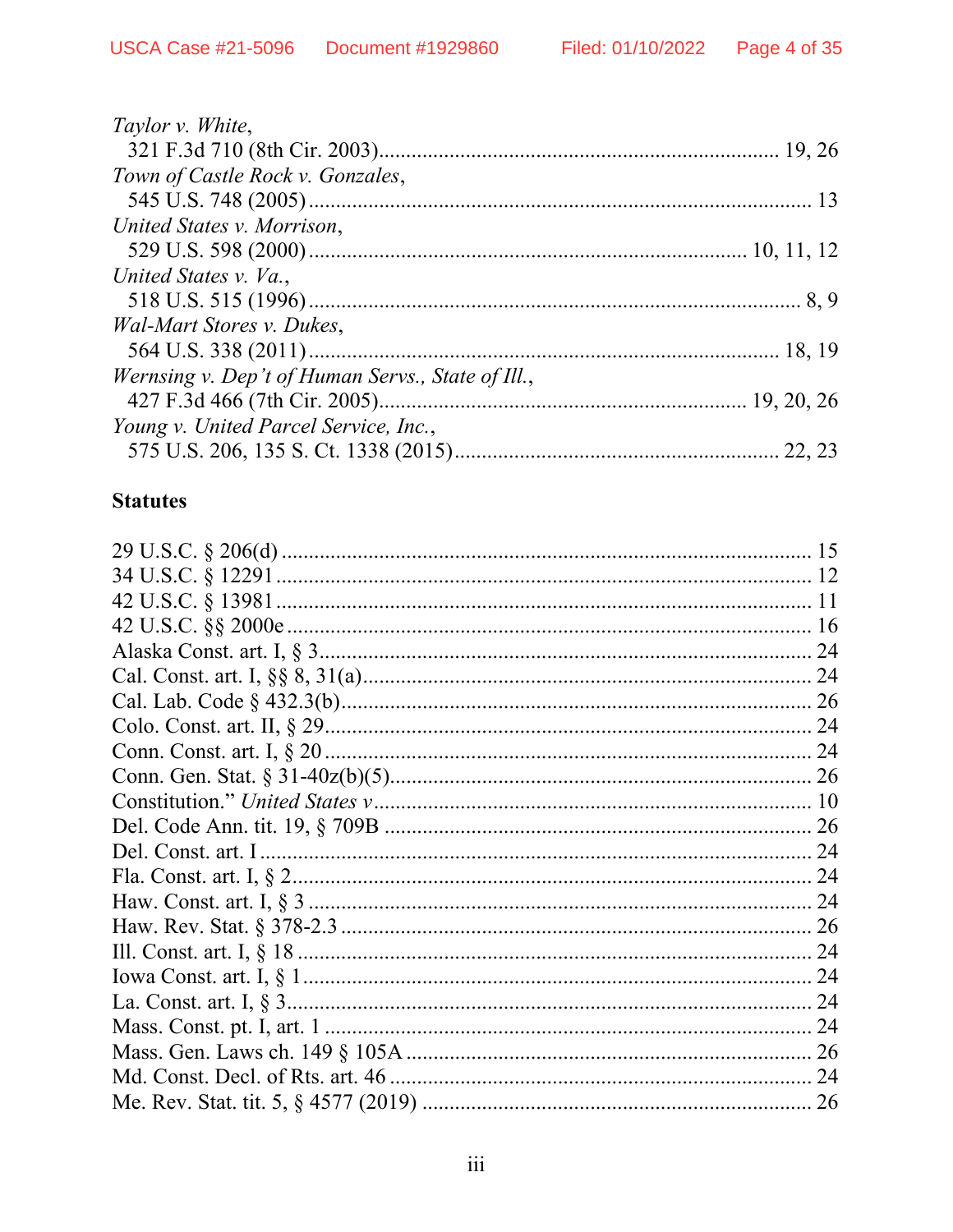| 24 |
|----|
|    |
|    |
|    |
|    |
|    |
|    |
|    |
|    |
|    |
| 24 |
|    |
|    |
|    |
| 26 |
| 24 |
|    |
|    |

# **Other Authorities**

| Class Certification Statistical Analyses Post-Dukes,                       |
|----------------------------------------------------------------------------|
|                                                                            |
| Cracking the Code of United States v. Va.,                                 |
| 9                                                                          |
| Equal Work,                                                                |
|                                                                            |
| State Equal Rights Amendments Revisited: Evaluating Their Effectiveness in |
| Advancing Protection Against Sex Discrimination,                           |
| 24                                                                         |
| State Equal Rights Amendments: Making a Difference or Making a Statement?, |
| 25                                                                         |
| The Equal Rights Amendment: Then $\&$ Now,                                 |
|                                                                            |
| The Ghost of Salary Past: Why Salary History Inquiries Perpetuate the      |
| Gender Pay Gap & Should Be Ousted As A Factor Other Than Sex,              |
|                                                                            |
| The Statutory Public Interest in Closing the Pay Gap,                      |
|                                                                            |
| Violence Against Women Act,                                                |
| 12                                                                         |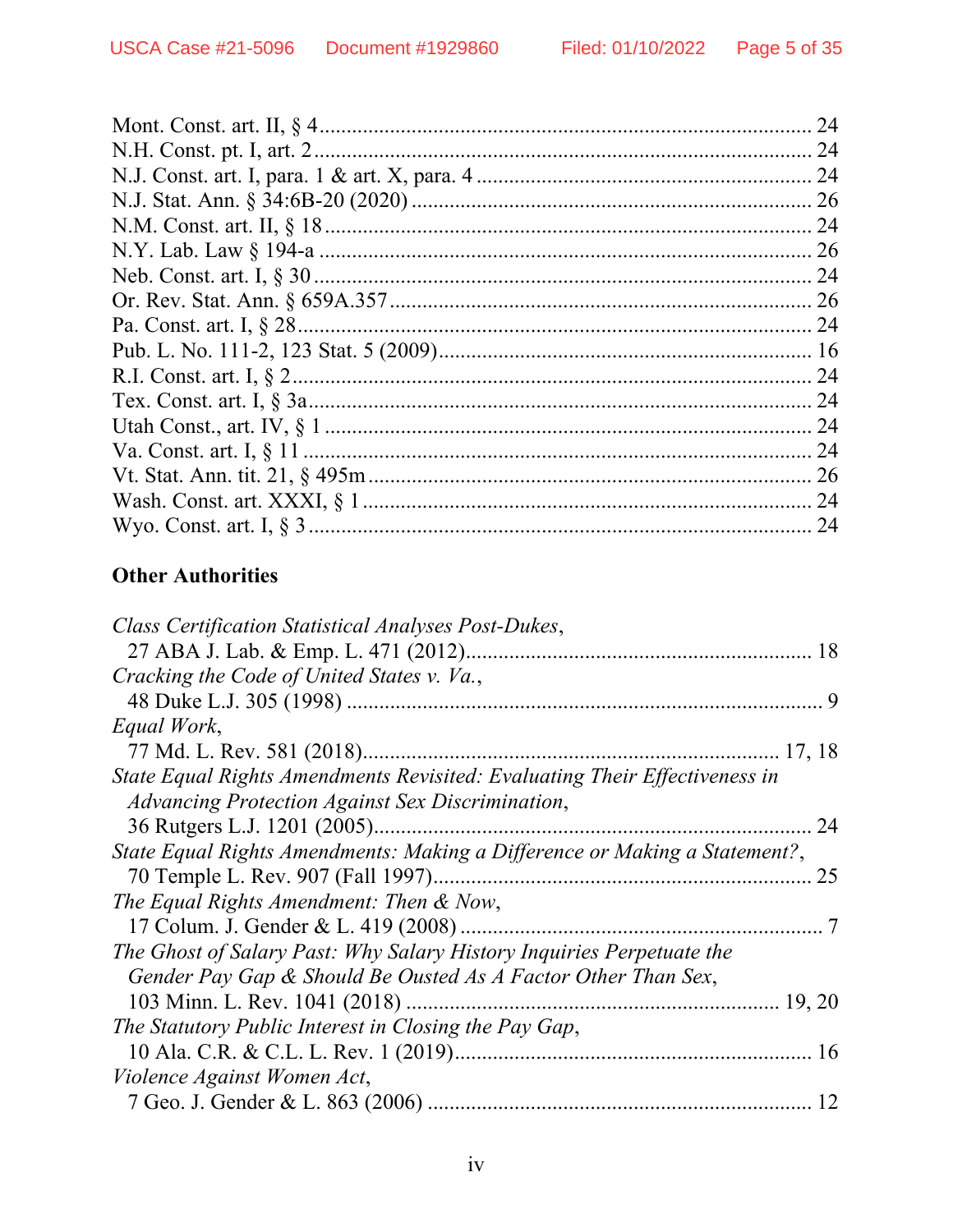#### **INTERESTS OF THE AMICI**<sup>1</sup>

The ratification of the Equal Rights Amendment (ERA) is an issue of extraordinary importance to the Amici. As this case presents questions of the validity of the ERA, the decision of this Court will impact women's rights and equality between the sexes. Amici have all directed extensive efforts and resources towards the passage of the ERA and thus have a strong interest in the outcome of the case.

The United States Conference of Mayors is the official non-partisan organization of cities with populations of 30,000 or more. There are more than 1,400 such cities in the country today. Cities are represented in the Conference by their chief elected official, the mayor. The Conference of Mayors advocates on a daily basis for a number of issues that are important to cities and important to our nation's mayors. In 1977, it adopted policy in support of the ERA, calling it necessary to ensure protection of women's rights. In 2019, the Conference reaffirmed that policy and pledged to play an active role in ensuring its full ratification. For more than five decades, the Conference of Mayors has been committed to achieving equality of all people.

Equal Means ERA is a nonpartisan group of women and men who have come together to support South Carolina's ratification of the ERA to the U.S. Constitution.

<sup>&</sup>lt;sup>1</sup> Counsel authored the brief in whole, and no person contributed money to the preparation of the brief.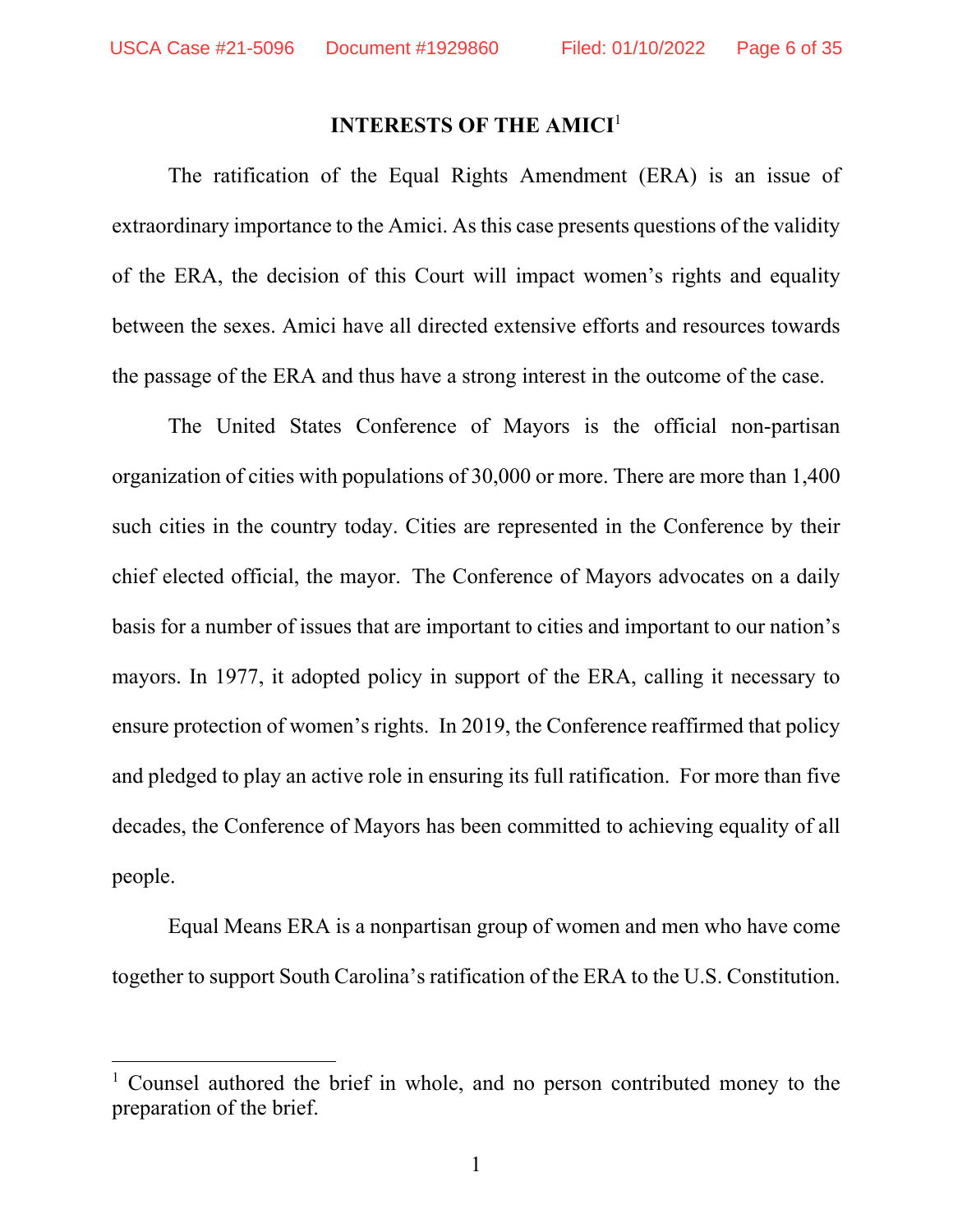Equal Means ERA feels that the ratification of the ERA is a moral issue requiring political action: one that looks forward to a legal system in which every person will be judged on the basis of individual merit, so that all people have the power to make full use of their political and economic capabilities. Equal Means ERA believes that by recognizing the law, dignity, and worth of every one of its citizens, the state of South Carolina and the country as a whole would empower the infinite talents of more than half of its citizens – who happen to be women.

38 Agree for Georgia is a non-partisan organization formed with the goal of helping Georgia become the 38th state to ratify the ERA. 38 Agree for Georgia believes that the United States needs a constitutional guarantee of equality to protect against current threats to the significant advances in women's rights achieved over the past half century, and it urges that the ratification of the ERA would improve the standing of the U.S. globally with respect to equal justice under the law.

LARatifyERA is a coalition of organizations dedicated to Louisiana ratifying the ERA. LARatifyERA believes that the ratification of the ERA is a long-overdue remedy to the inequality faced by girls and women over the past two hundred years, and that any democracy that fails to include women in its founding document is a failed democracy.

Equal Means ERA, 38 Agree for Georgia, and LARatifyERA are located in states that have not ratified the ERA. They have an important interest in ensuring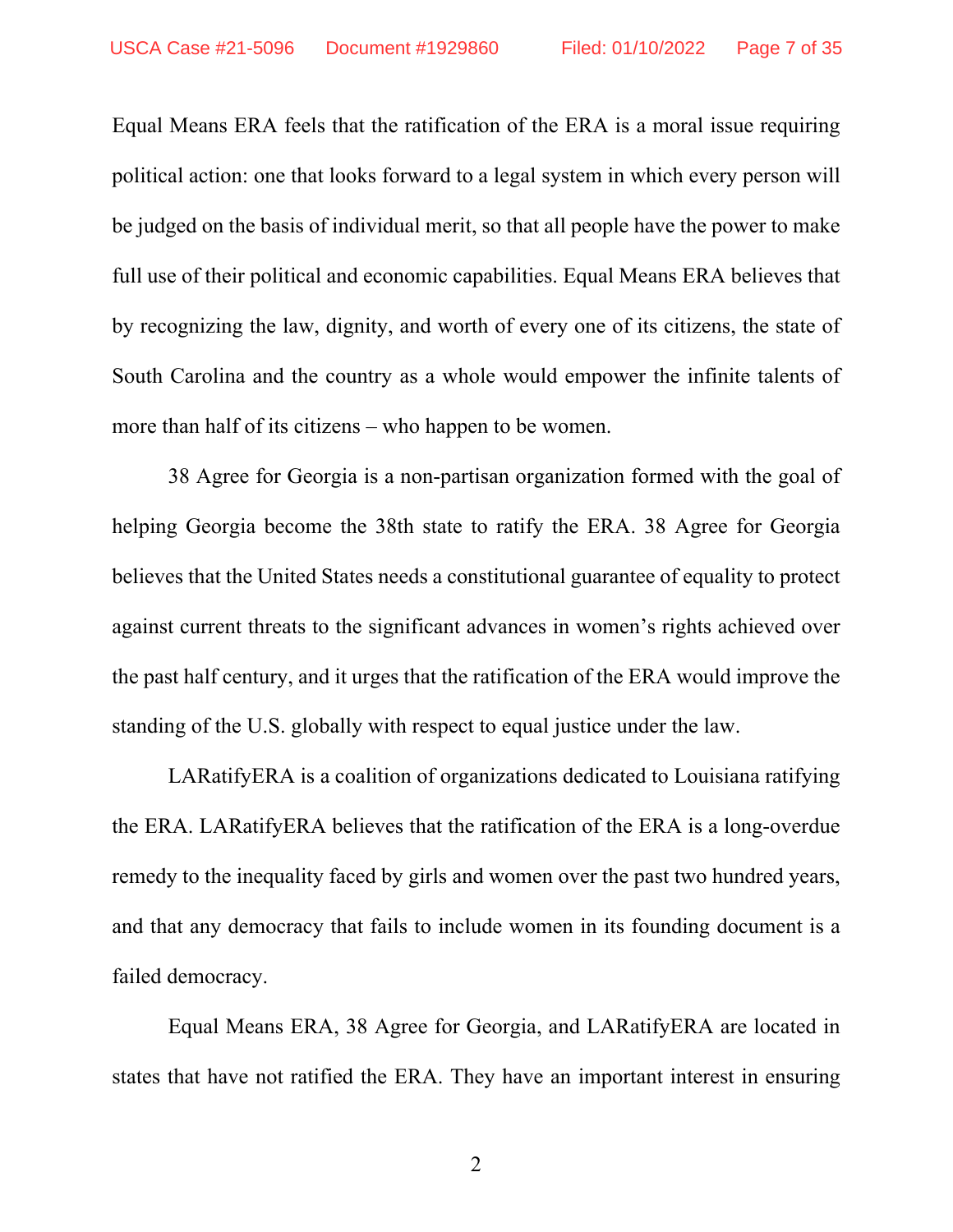that the ratification of the ERA by the other 38 states becomes a part of the U.S. Constitution so that the citizens of the southern states of South Carolina, Georgia, and Louisiana have constitutional protections on the basis of sex. Seventy members represented by the Conference of Mayors are located in Georgia, Louisiana, and South Carolina. *See* https://www.usmayors.org/mayors/meet-the-mayors/. Hundreds of mayors are in the 26 states that do not have constitutional protections in their state constitutions. *See infra* notes 3 & 4. These mayors have a special interest in ensuring the ratification of the ERA is valid so that their citizens have federal constitutional protections on the basis of sex.

All Amici assert that this Court's ruling on the pending issues before it has the potential to affect the safety and equality of women and men across the country. Amici support the Plaintiff States in seeking an order that the ERA is valid and part of the U.S. Constitution.

#### **ARGUMENT**

#### **I. INTRODUCTION**

This case presents a constitutional matter of great importance. Adding the duly ratified ERA to the Constitution will guarantee the rights held by all citizens, men and women alike, by prohibiting discrimination on the basis of sex. This brief presents three arguments to provide context for the importance of a valid ERA. One, the United States will join the vast majority of nations that already include such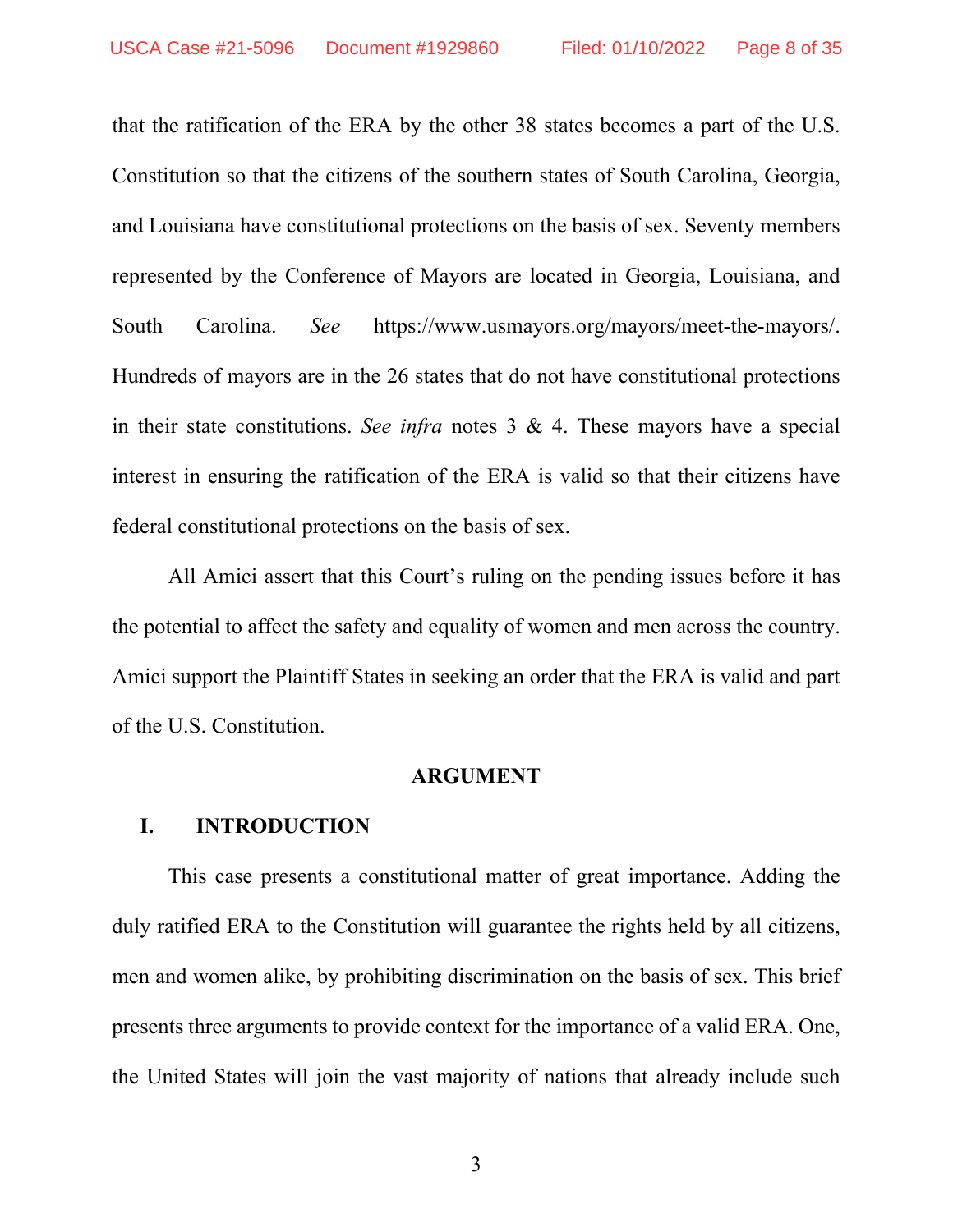protections in their constitutions. Two, governmental actions that treat men and women differently will be presumptively unconstitutional unless the government can show the law or policy is necessary to achieve a compelling interest. And three, the ERA will ensure that rights on the basis of sex will be stronger, consistently applied, and permanently held.

## **II. WITH THE RATIFICATION OF THE ERA, THE U.S. JOINS OTHER NATIONS IN GUARANTEEING EQUALITY FOR WOMEN.**

The ratification of the ERA brings the United States into the international norm of guaranteeing protections on the basis of sex and is in keeping with U.S. efforts encouraging other countries to guarantee equal rights to women. With the required 38 states, the American citizens have expressed their intent to outlaw discrimination on the basis of sex in line with the vast majority of the rest of the world's countries. The constitutions of numerous nations provide for equal rights on the basis of sex. (*See* Appendix A.) The United States is the only industrialized country that does not specifically mention equality on the basis of sex in its Constitution. With the ratification of the ERA, the United States joins all other industrialized countries and numerous less-industrialized nations in guaranteeing equality in their constitutions. Even constitutions of countries that the United States *sanctions* for various human rights issues (e.g., Cuba, Iran, Sudan, Syria, and Venezuela) contain equality-of-sex clauses.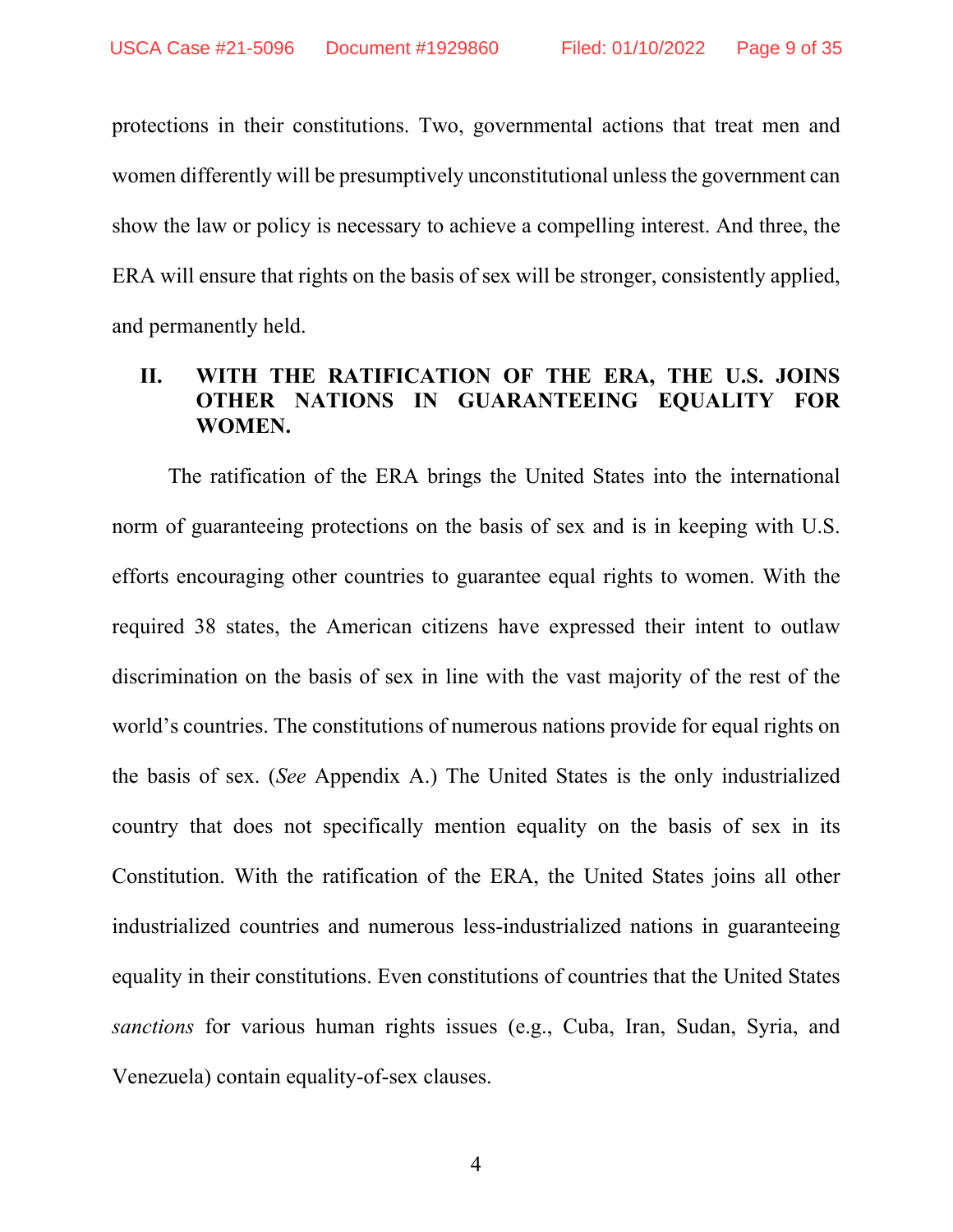Although the United States Constitution does not contain an equality-of-sex clause and thus has been an outlier, the United States government has promoted the development of equality clauses in the constitutions of other countries. The example of South Sudan is instructive.

In South Sudan, the United States has an extensive history in providing aid funds. *South Sudan: History*, USAID FROM THE AM. PEOPLE, (May 11, 2020), https://www.usaid.gov/south-sudan/history. After the signing of the Comprehensive Peace Agreement in 2005, funds were used to assist with the functionality of the Southern Sudan Government. *Id*. To help assist with writing a new constitution, the U.S. Agency for International Development (USAID) partnered with the Sudanese Institute for the Development of Civil Society. Warren Ryan, *A Constitution for Sudan*, USAID FROM THE AM. PEOPLE FRONTLINES (Jan./Feb. 2012), https://2012- 2017.usaid.gov/news-information/frontlines/democracy-human-rights-governance/ constitution-sudan. USAID's partnership to assist in writing a new constitution for South Sudan resulted in a constitution with an important provision prohibiting sexbased discrimination. South Sudan's constitution includes this provision prohibiting sex-based discrimination:

> (1) Women shall be accorded full and equal dignity of the person with men. (2) Women shall have the right to equal pay for equal work and other related benefits with men. (3) Women shall have the right to participate equally with men in public life.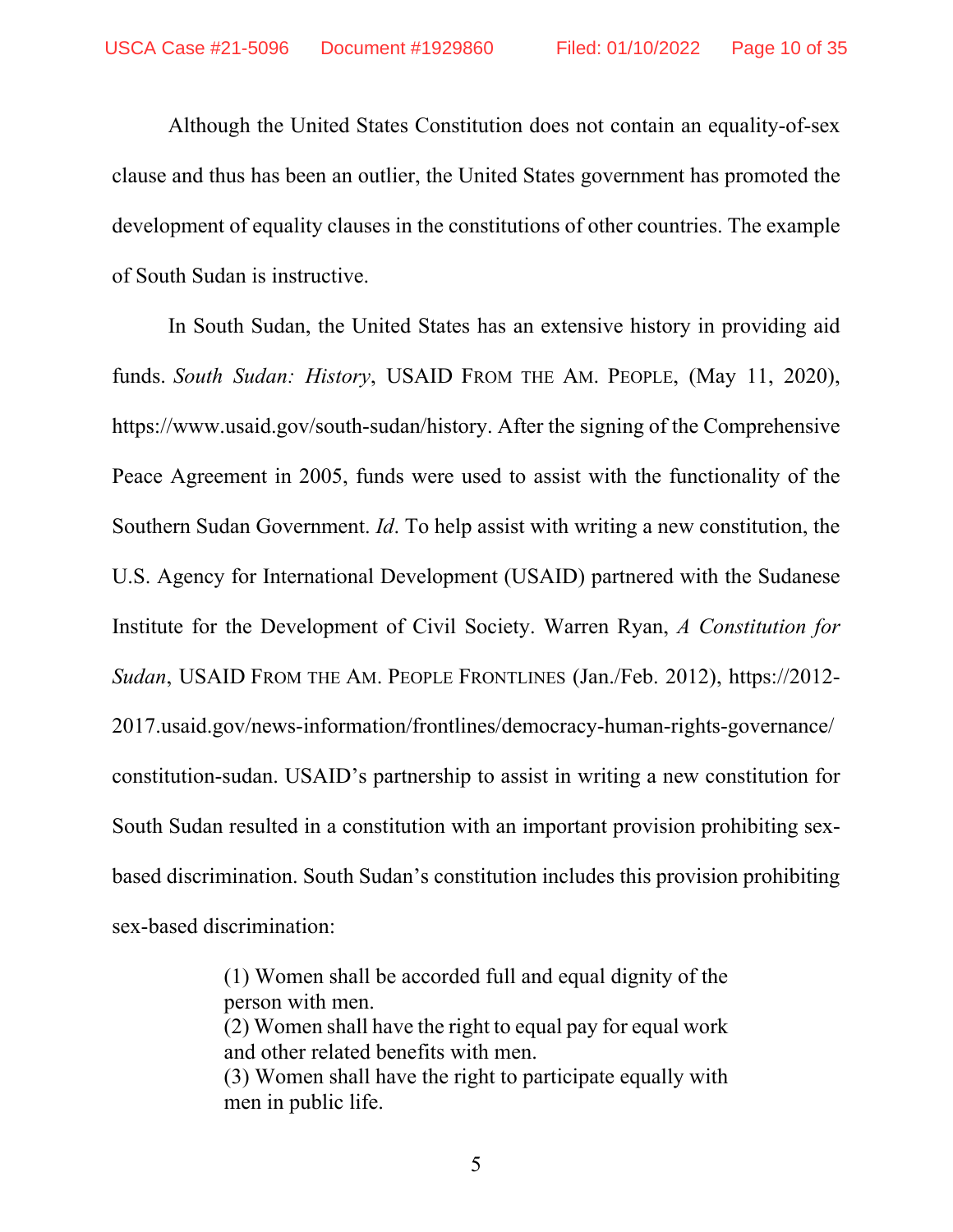Transitional Const. of Republic of S. Sudan, 2011 rev. 2013, Pt. 2, Art. 16.

In addition to joining all other industrialized nations (and less-industrialized nations like South Sudan) with a valid ERA as part of the U.S. Constitution, the United States could now ratify the United Nations Convention on the Elimination of All Forms of Discrimination Against Women (Convention), which specifically calls on countries to establish equal rights between men and women in all areas of life. One hundred eighty-nine countries have ratified this treaty. Sudan, Somalia, Iran, Palau, Tonga, and the United States have not. *See* U.N.T.S. 1249, *available at* https://treaties.un.org/Pages/ViewDetails.aspx?src=TREATY&mtdsg\_no=IV8&ch apter=4&lang=en.

The Convention is often described as an international bill of rights for women, and defines discrimination against women as "any distinction, exclusion or restriction made on the basis of sex which has the effect or purpose of impairing or nullifying the recognition, enjoyment or exercise by women, irrespective of their marital status, on a basis of equality of men and women, of human rights and fundamental freedoms in the political, economic, social, cultural, civil or any other field." *See* UN Women, https://www.un.org/womenwatch/daw/cedaw/. The Convention ensures women's equal access to, and equal opportunities in, political and public life, education, health and employment. It affirms women's rights to acquire, change, or retain their nationality and the nationality of their children. The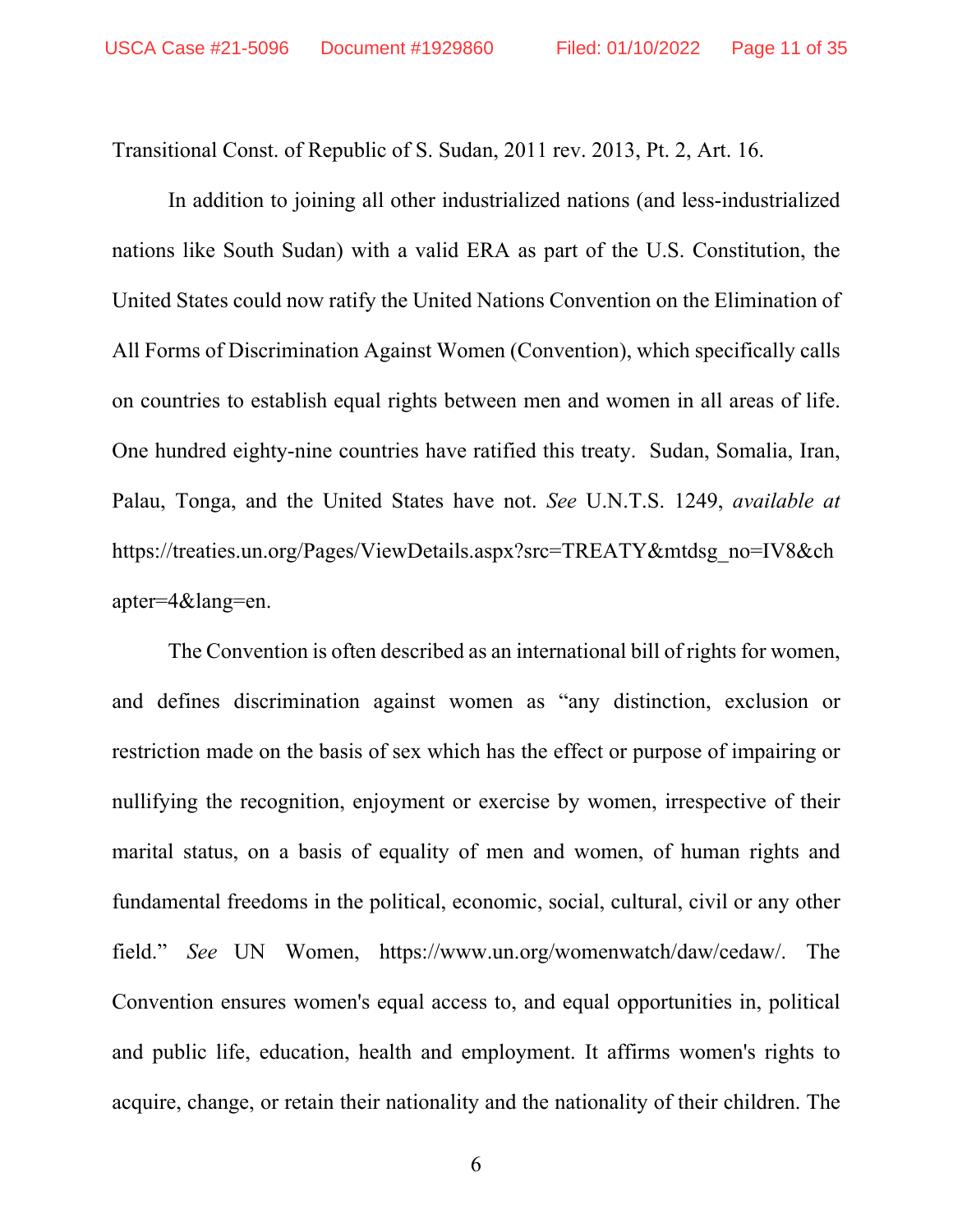parties also agree to take appropriate measures against all forms of traffic in women and exploitation of women. Countries that have ratified or acceded to the Convention are legally bound to put its provisions into practice. *See id*. The United States has not yet made this commitment to the equality of women, although the ERA confirms that equality on the basis of sex is now a fundamental governing principle.

The United States encourages other countries to add equality clauses into their constitutions and uses international aid as a strong incentive to protect women's rights. The citizens of the United States have spoken and affirmatively said that they do not want to be an international outlier. Even North Korea's Constitution provides that "Women are accorded equal social status and rights with men." Const. of Democratic People's Republic of Korea, 1972 rev. 2016, Ch. V., Art. 77 (North Korea). The U.S. Archivist should add the ERA to the Constitution so that the expressed principle of the American people will be institutionalized.

#### **III. SEX DISCRIMINATION MAY BE SUBJECT TO "STRICT SCRUTINY" BY THE COURTS.**

Ratifying the ERA will allow courts to analyze sex discrimination under the "strict scrutiny" standard alongside race, religion, and national origin. *See* Martha F. Davis, *The Equal Rights Amendment: Then & Now*, 17 Colum. J. Gender & L. 419, 422 (2008). The Fourteenth Amendment applies strict scrutiny to only race, religion, and national origin and does not address sex or gender discrimination. In fact, it was not until 1971 that the Supreme Court applied the Fourteenth Amendment to prohibit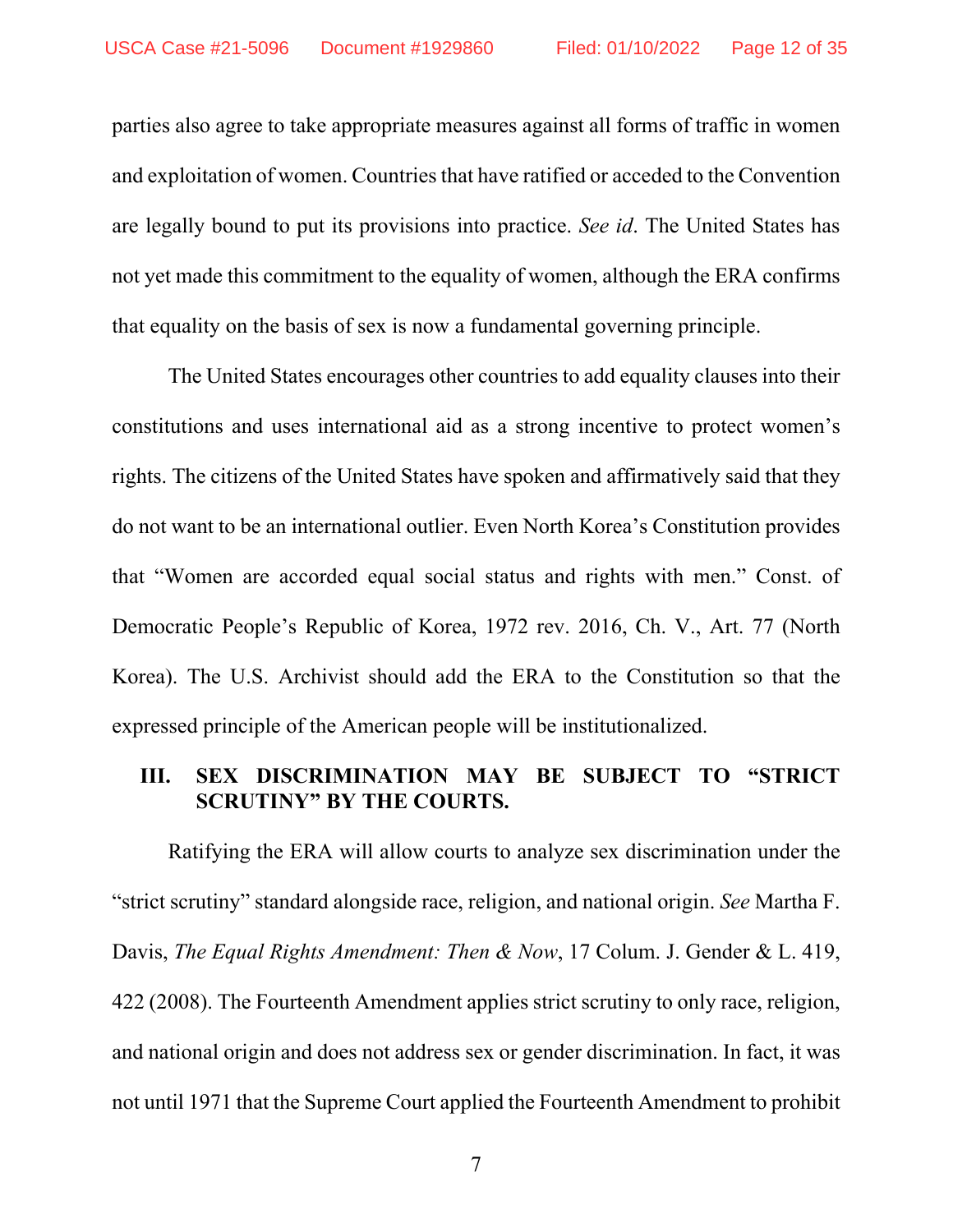sex discrimination for the first time, under rational basis review. *Reed v. Reed*, 404 U.S. 71 (1971). Expanding on *Reed*, the Supreme Court explained that gender is classified as a quasi-suspect class, rather than a suspect class like race, religion, and national origin, and is subject to intermediate rather than strict scrutiny. *Craig v. Boren,* 429 U.S. 190 (1976). To this day, gender or sex discrimination is subject to the lesser standard. *See United States v. Va.*, 518 U.S. 515, 531-33 (1996); *J.E.B. v. Ala.*, 511 U. S. 127, 136-37 (1994); *Miss. Univ. for Women v. Hogan*, 458 U.S. 718, 724 (1982).

Strict scrutiny requires a discriminatory law to be narrowly tailored to a compelling state interest in order to be upheld as constitutional. *See Fisher v. Univ. of Tex. at Austin*, 570 U.S. 297, 310 (2013). Intermediate scrutiny is less strenuous and is more likely to allow discriminatory laws to stand. To pass intermediate scrutiny, a discriminatory law must further an important government interest and must do so by means that are substantially related to that interest. *See Va.*, 518 U.S. at 533; *Hogan*, 458 U.S. at 724; *Boren*, 429 U.S. at 197-99. While intermediate scrutiny has more teeth than rational basis review, the hurdles it presents are easier to overcome in validating a discriminatory law. This lower hurdle has allowed courts to make decisions that draw heavily on stereotypical views of biological and physical gender differences. *See Michael M. v. Sup. Ct. of Sonoma City*, 450 U.S. 464 (1981); *Rostker v. Goldberg*, 453 U.S. 57 (1981).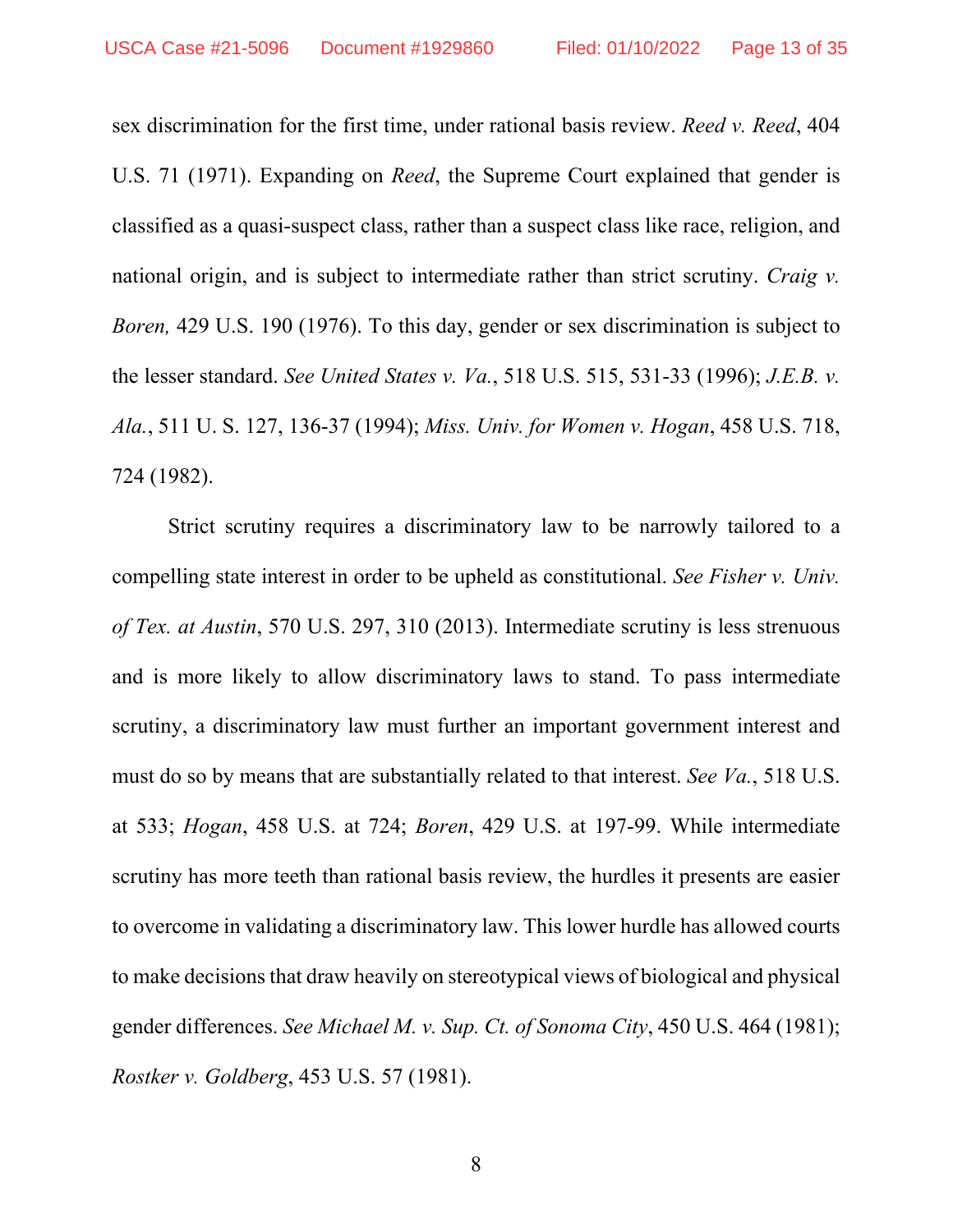In more recent decisions, the Supreme Court, in what many call an effort to redefine an appropriate standard for reviewing gender classification, applies heightened or "skeptical" scrutiny that requires extremely persuasive evidence to uphold a government action that differentiates on the basis of sex. *Va.*, 518 U.S. at 531. While this decision appeared to move gender discrimination closer to strict scrutiny, many courts fail to require an "exceedingly persuasive justification" when evaluating sex discrimination under an intermediate standard of review. *See, e.g., Tagami v. City of Chicago,* 875 F.3d 375, 380 (7th Cir. 2017), as amended (Dec. 11, 2017) (finding in favor of defendant on a claim of sex discrimination without any mention of the government's obligation to present an "exceedingly persuasive justification"); *Roubideaux v. N.D. Dep't of Corr. & Rehab.*, 570 F.3d 966, 974 (8th Cir. 2009) (same); *see also* David Bowsher, *Cracking the Code of United States v. Va.*, 48 Duke L.J. 305, 307-08 (1998).

Compelling the Archivist to add the duly ratified ERA to the Constitution would codify the prohibition of gender and sex discrimination and would allow the Supreme Court to classify sex/gender as a suspect class alongside race, religion, and national origin. *Frontiero v. Richardson*, 411 U.S. 677, 692 (1973) (Powell, J., concurring) ("The Equal Rights Amendment, which if adopted will resolve the substance of this precise question [of strict scrutiny], has been approved by the Congress and submitted for ratification by the States."). An amendment to the U.S.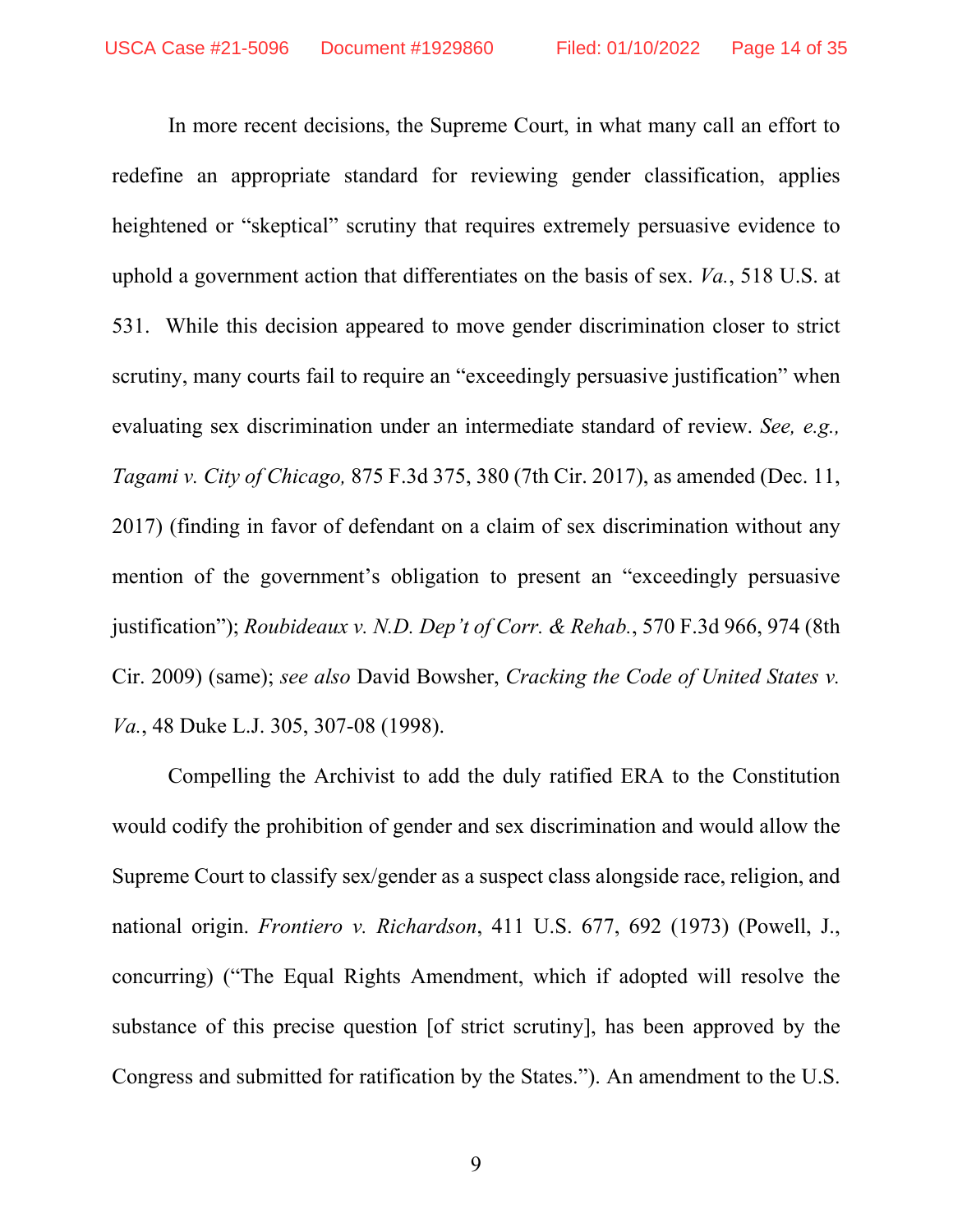Constitution would remove any uncertainty about the fundamental protections on the basis of sex.

#### **IV. THE ERA PROVIDES A CONSTITUTIONAL BASIS FOR FEDERAL LEGISLATION GUARANTEEING CLAIMS OF SEX DISCRIMINATION OR GENDER-BASED VIOLENCE.**

#### **A. Current law fails to allow victims of sex discrimination and genderbased violence to hold their abusers accountable**.

Federal constitutional law is clear-cut —"[e]very law enacted by Congress must be based on one or more of its powers enumerated in the Constitution." *United States v. Morrison*, 529 U.S. 598, 607 (2000); *see also Marbury v. Madison*, 5 U.S. 137 (1803) ("The powers of the legislature are defined and limited; and that those limits may not be mistaken, or forgotten, the constitution is written."). Thus, in order for Congress to enact federal laws prohibiting sex discrimination or gender-based violence, it needs a constitutional basis, or constitutional "hook," to do so. The ERA provides just such a hook.

One need look no further than the Violence Against Women Act (VAWA) to see why the ERA is needed. VAWA was enacted in 1994 after *four years* of hearings (which included testimony from physicians, law professors, rape survivors, and domestic violence victims) and a "voluminous" record that revealed that *one in four* women will be victims of a violent crime during their lives, that as many as *half* of the homeless women in the country are "fleeing domestic violence," and that between 2,000 and 4,000 women *die each year* as a result of domestic abuse. *See*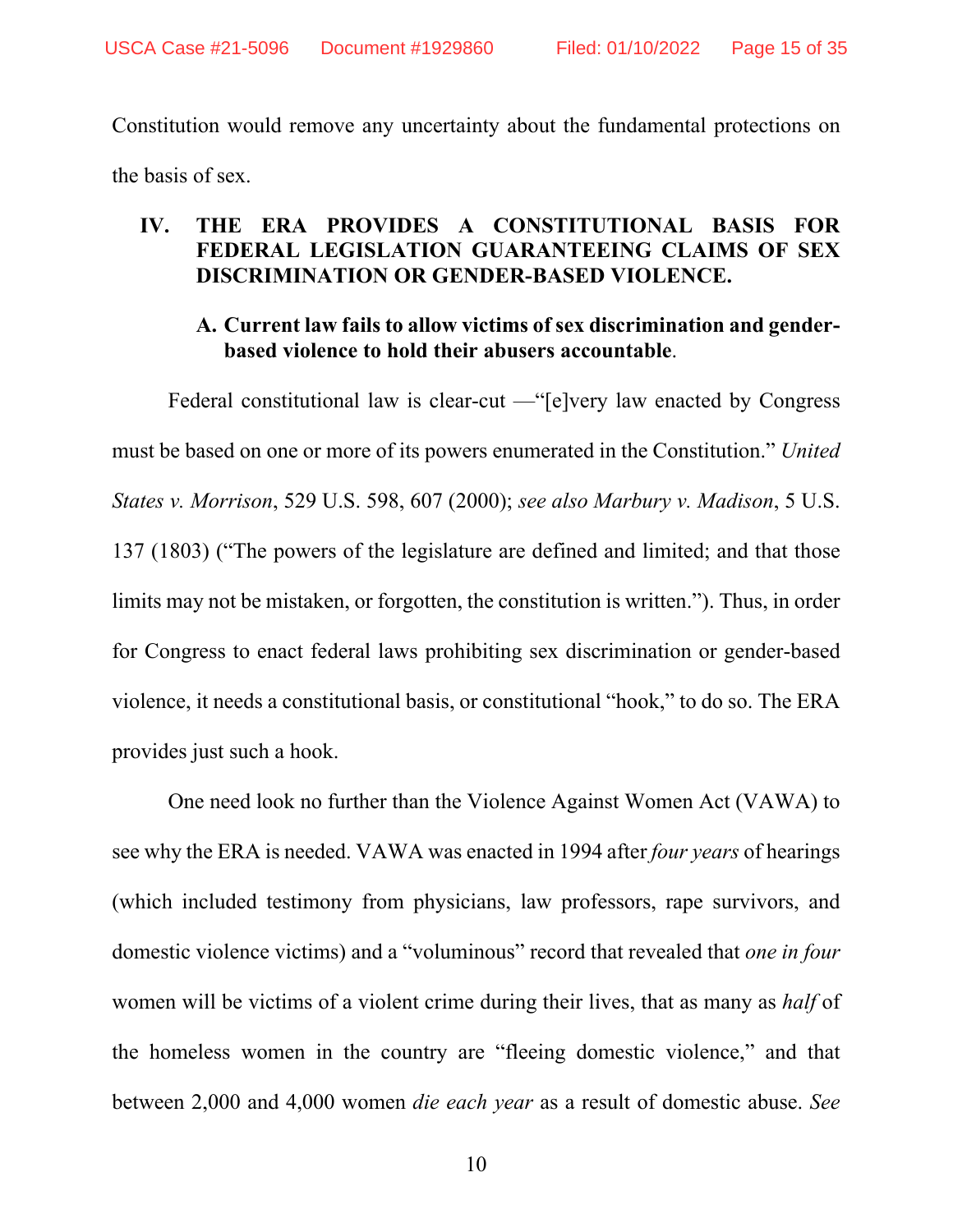*Morrison*, 529 U.S. at 629-33, 635 (Souter, J., dissenting). Those victims, Congress found, faced a 4% chance of having their abusers arrested, prosecuted, and found guilty and a less than 1% chance of collecting damages from their abusers. *Id.* at 633-34. (Almost twenty years after VAWA was enacted, the Centers for Disease Control still estimates that nearly 1 in 2 women will experience some form of sexual violence in their lifetime. Rape Prevention & Educ. Program, Ctrs. for Disease Control & Prevention, 2013, *available at* http://www.cdc.gov/violenceprevention/ rpe/>. And only 9% of all rapists will be prosecuted. Rape, Abuse & Incest Nat'l Network, *available at* https://www.rainn.org/statistics/criminal-justice-system.)

Based on this "mountain of data," Congress enacted VAWA to provide a private right of action for victims of gender-based violence. 42 U.S.C. § 13981; *see also Morrison*, 529 U.S. at 661 (Breyer, J., dissenting). Specifically, VAWA authorized victims of gender-based violence (like assault, rape, or domestic violence victims) to sue their perpetrators in court if they could prove those perpetrators "commit[ted] a crime of violence motivated by gender." 42 U.S.C. § 13981. In other words, Congress passed VAWA to provide a federal remedy for gender-based violence victims because, it reasoned, "many participants in state justice systems are perpetuating an array of erroneous stereotypes and assumptions," which result in "insufficient investigation and prosecution of gender-motivated crime, inappropriate focus on the behavior and credibility of the victims of that crime, and unacceptably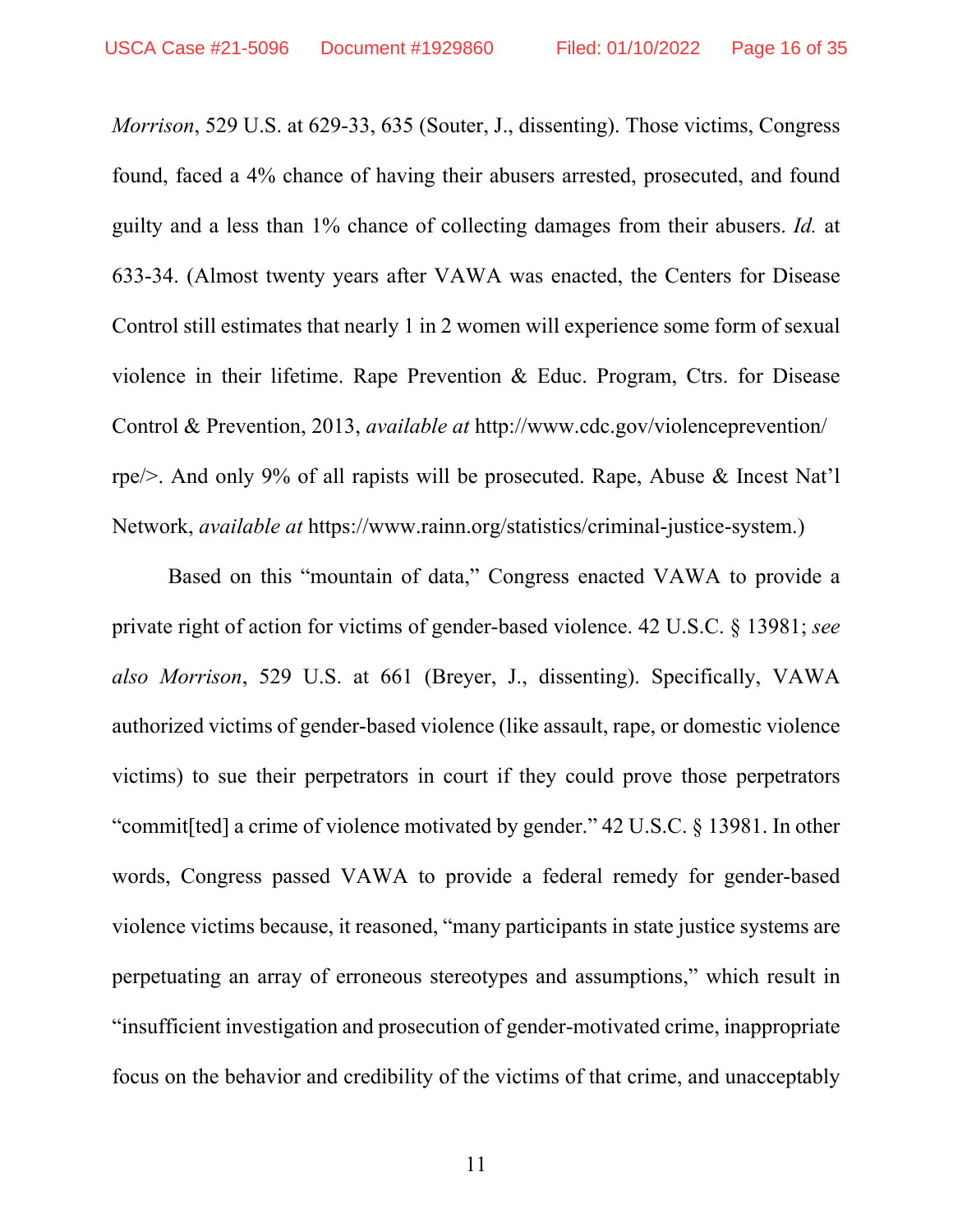lenient punishments for those who are actually convicted of gender-motivated violation." *Morrison*, 529 U.S. at 620.

By all appearances, a model case for VAWA's civil-remedy provision would be one where a female college student was "repeatedly raped" and subjected to "vulgar remarks [made by her rapist] that cannot fail to shock and offend"—remarks so outrageous that the Supreme Court refused to repeat them in its written opinion. *Id.* at 602. But Congress used § 5 of the Fourteenth Amendment and the Commerce Clause as its Constitutional bases for VAWA, and according to the Supreme Court, those were insufficient to support VAWA and its goal of giving the repeatedly-raped college student — and other victims of gender-based violence — a civil remedy. *Id.* at 607-27 (holding that Congress's effort "to provide a federal civil remedy can be sustained neither under the Commerce Clause nor under § 5 of the Fourteenth Amendment").

Now, as a result of the *Morrison* decision, VAWA is toothless. To be sure, it provides funding for police training, shelters for domestic violence victims, and civil legal services. *See generally* 34 U.S.C. § 12291, *et seq.* But participation in VAWA's programs is entirely voluntary, and even if a state signs on, there is no oversight or monitoring of the state's participation. Leila Abolfazli, *Criminal Law: Violation Against Women Act (VAWA)*, 7 GEO.J. GENDER & L. 863, 865-66 (2006). No federal law currently provides a civil remedy for victims of gender-based violence.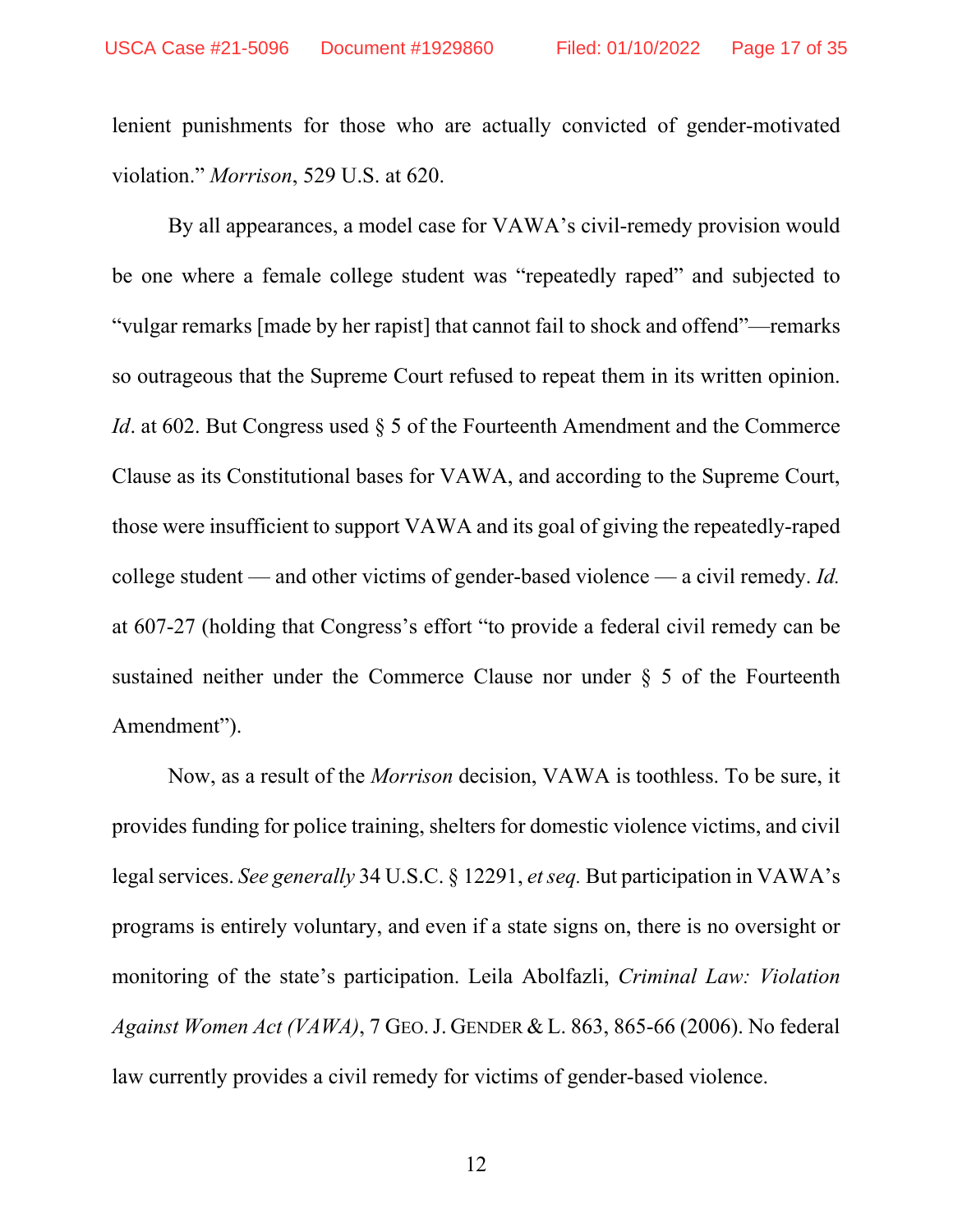The Fourteenth Amendment, according to the Court, also fails to provide an adequate Constitutional hook to protect victims of gender-based violence, illustrating again why the ERA is needed. The case of *Town of Castle Rock v. Gonzales* makes this point. 545 U.S. 748 (2005). There, an abused wife's calls for help to the local police were repeatedly ignored, her restraining order against her husband (prohibiting him from "molest[ing] or disturb[ing]" his children) was not enforced by the local police, and her abusive husband ultimately kidnapped and killed their three daughters despite her calls for help. *Id.* at 751-54 (calling the facts of the case "horrible"). When she tried to sue the police for not doing their job (indeed, the officer who took her statement that her husband had kidnapped the children "made no reasonable effort to enforce the TRO or locate the three children[;] [i]nstead, he went to dinner," *id.* at 754), the Court held that she could not do so under the Fourteenth Amendment because she had no property right to have her protective order enforced. *Id.* at 768. Said another way, the Court determined that the Constitution provided *no* remedy for a state's failure to protect victims of gender-based violence. It is not hard to imagine that police may respond more consistently to calls from victims with protective orders if the law allowed the victims to hold them liable for their willful failures to do so. But no such law currently exists.

*Morrison* and *Gonzalez* make clear that no substantive remedy exists to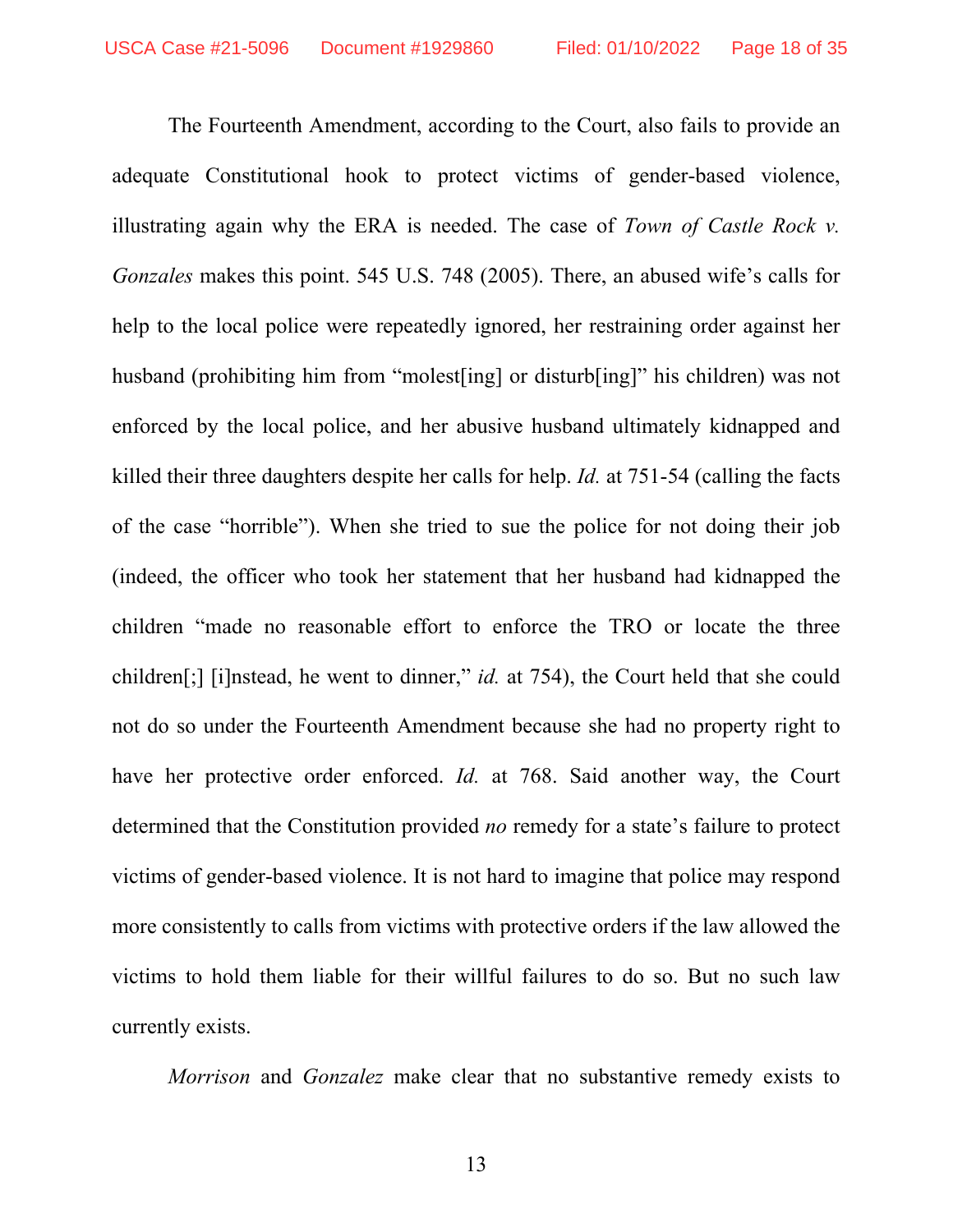protect victims of gender-based violence, and it appears that Congress has no authority to enact one under the current Constitution. The ERA is needed to fill this gap. Once added to the Constitution, the ERA — like other Constitutional amendments before it — would give Congress the constitutional hook on which to base this much-needed legislation.

Consider the Fourteenth Amendment. Ratified in 1868, the Amendment granted citizenship to all persons born or naturalized in the United States (including former slaves) and guaranteed all citizens "equal protection of the laws." Congress used it as the constitutional basis to pass landmark civil rights legislation, including the Civil Rights Act of 1964 (that ended segregation in public places, banned employment discrimination on the basis of race, color, religion, sex, or national origin, and created the Equal Employment Opportunity Commission) and the Voting Rights Act of 1965 (that secures and protects the right to vote for racial minorities throughout the country and is considered to be "the most effective piece of federal civil rights legislation ever enacted in the country"). *See* Intro. to Federal Voting Rights Laws: The Effect of the Voting Rights Act, U.S. Dep't of Justice (June 19, 2009), *available at* https://www.justice.gov/crt/introduction-federal-voting-rightslaws-0.

Like the Fourteenth Amendment, the ERA will provide a constitutional basis for Congress to promulgate statutes protecting women's rights and ensuring that they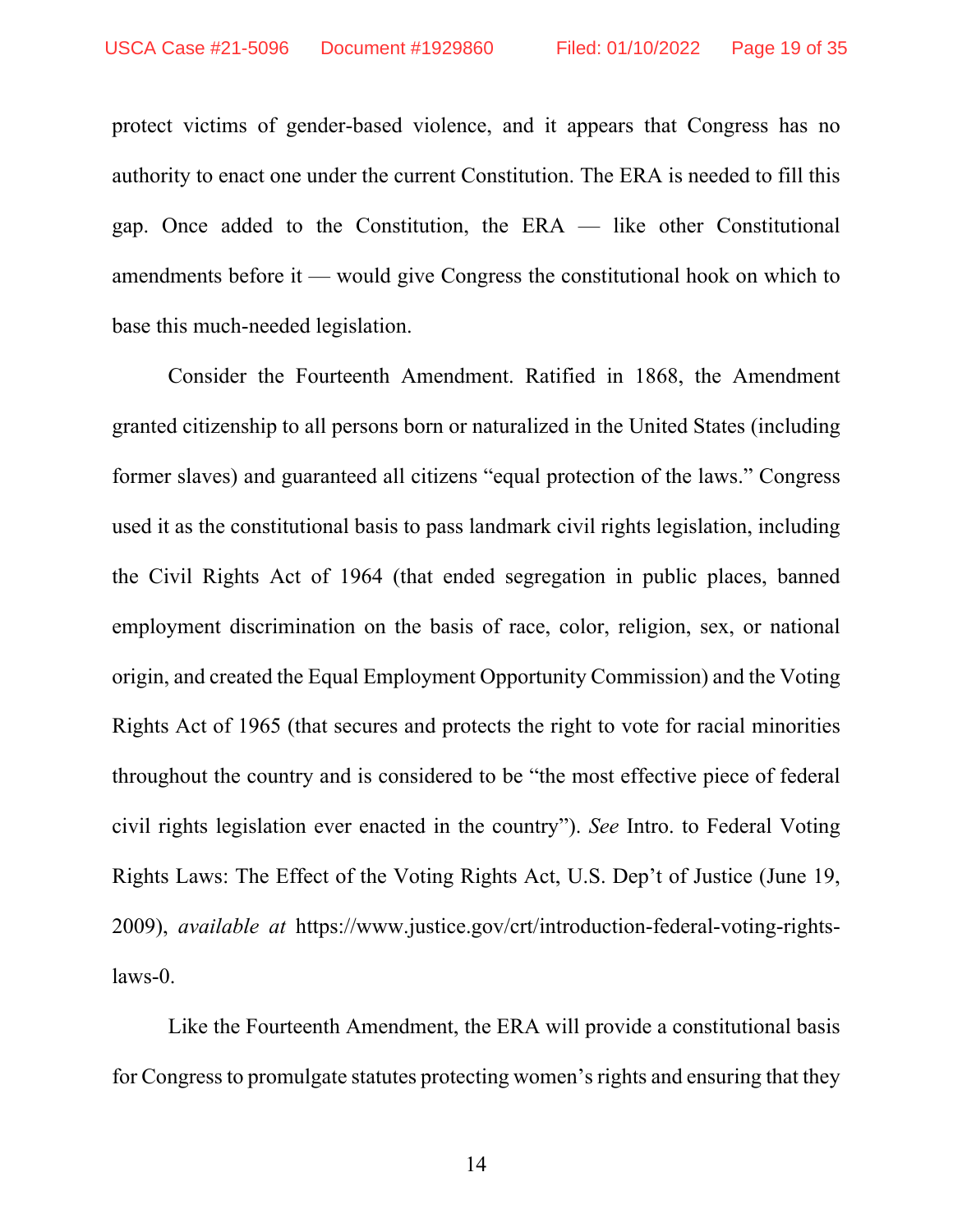are treated as equal citizens under the law.

#### **B. The ERA is a necessary tool to eradicate workplace discrimination.**

Further support for adding the ratified ERA into the Constitution exists in the lingering discrimination women face in the American workplace. Despite the multiple pieces of federal legislation purportedly targeted at eradicating workplace discrimination, the problem persists. Because the ERA may require employers to meet a higher burden to justify policies that have a discriminatory effect than currently exists under federal discrimination legislation, the ERA is primed to solve this problem that has evaded resolution thus far. *See* Lisa Baldez, *The U.S. Might Ratify the ERA. What Would Change?*, The Wash. Post, (Jan. 23, 2020), *available at* https://www.washingtonpost.com/politics/2020/01/23/us-might-ratify-era-whatwould-change/ (noting research of outcomes in states that have adopted equal rights amendments shows that "having a state-level ERA significantly increases the likelihood that judges will apply a higher standard of law in sex discrimination cases" that "leads state-level courts to rule more often in favor of the person claiming sex discrimination").

## **i. Current laws protecting women from wage discrimination are not effective.**

Pay discrimination based on gender has been prohibited for more than half a century, with the passage of the Equal Pay Act of 1963 and Title VII of the Civil Rights Act of 1964. 29 U.S.C.  $\S$  206(d) ("No employer ... shall discriminate ...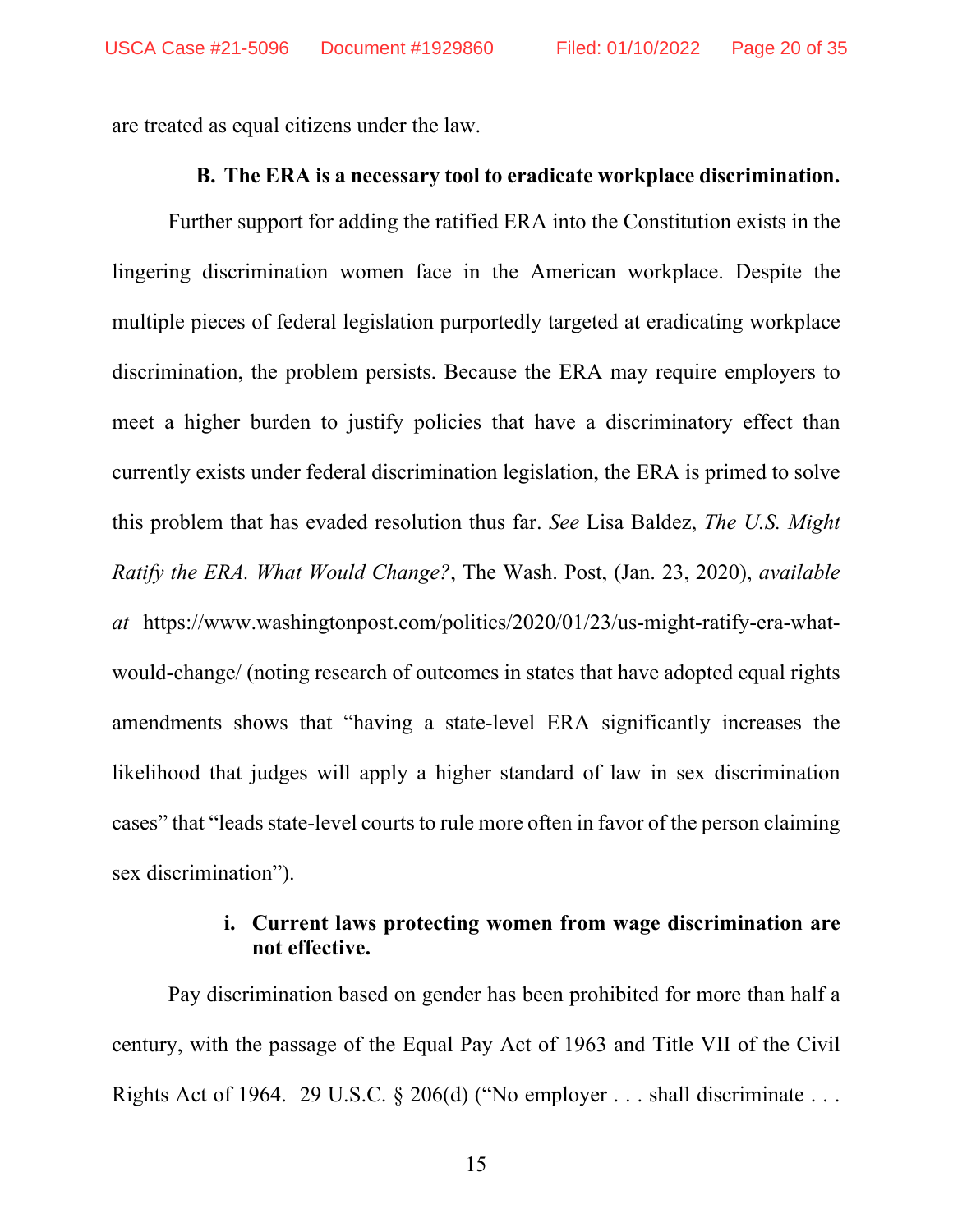between employees on the basis of sex by paying wages to employees in such establishment at a rate less than the rate at which he pays wages to employees of the opposite sex in such establishment for equal work on jobs the performance of which requires equal skill, effort, and responsibility, and which are performed under similar working conditions"); 42 U.S.C. §§ 2000e ("It shall be an unlawful employment practice for an employer . . . to discriminate against any individual with respect to his compensation, terms, conditions, or privileges of employment, because of such individual's race, color, religion, sex, or national origin.").<sup>2</sup> In 2009, the Lilly Ledbetter Fair Pay Act was passed, strengthening employees' ability to file Title VII claims by restarting the statute of limitations for each discriminatory paycheck. *See* Lilly Ledbetter Fair Pay Act of 2009, Pub. L. No. 111-2, 123 Stat. 5 (2009).

Yet despite these protections, pervasive inequities in pay between men and women continue to exist. In 2018, women made 81.6% of what men made. Nat'l Comm. on Pay Equity, *The Wage Gap Over Time: In Real Dollars, Women See a Continuing Gap*, https://www.pay-equity.org/info-time.html. The pay gap is even wider for women of color: Black women make only 62 cents and Hispanic women

<sup>&</sup>lt;sup>2</sup> These two statutes, passed within a year of each other, provide two mechanisms for an employee to challenge pay discrimination. Stephanie Bornstein, *The Statutory Public Interest in Closing the Pay Gap*, 10 Ala. C.R. & C.L. L. Rev. 1, 3 (2019). The Equal Pay Act requires equal pay for equal work unless the "*employer* can prove the disparity *was not* based on sex." *Id.* Under Title VII, an employee alleging sex discrimination in compensation, hiring, firing, and other terms and conditions of work must prove the discrimination. *Id.*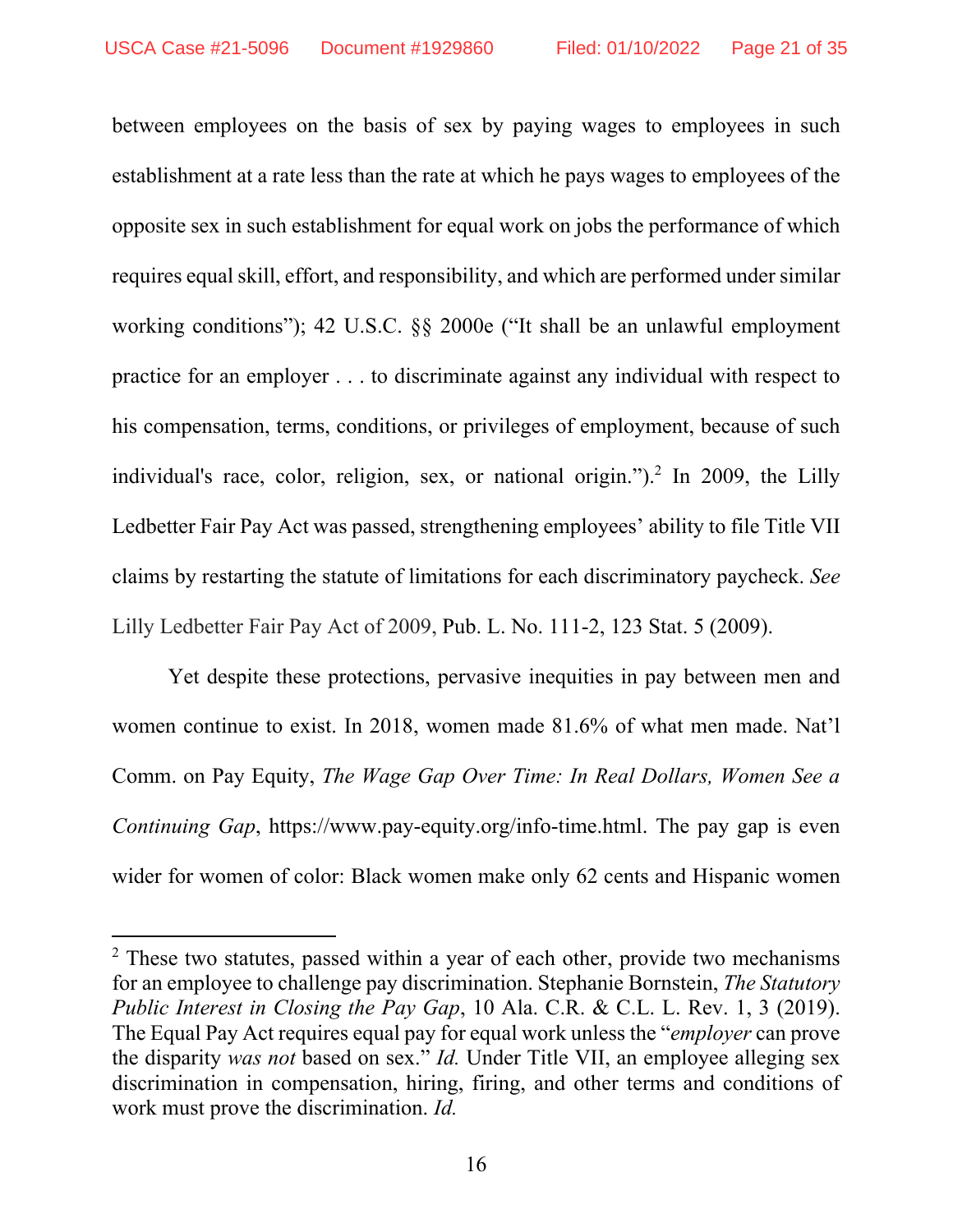on 54 cents for every dollar paid to men. Am. Ass'n of Univ. Women, *The Simple Truth About the Gender Pay Gap: Fall 2019 Update* (Fall 2019), https://www.aauw.org/app/uploads/2020/02/Simple-Truth-Update-2019\_v2002. pdf. In fact, the slow increase in women's pay between 1963 and 2010 reflects a narrowing of the wage gap by less than half a cent per year. *Id.* One study suggests "women employed full time in the United States lose a combined total of more than \$900 billion every year due to the wage gap." Nat'l Partnership for Women & Families, America's Women & the Wage Gap 2 (Apr. 2018), http://www.nationalpartnership.org/research-library/workplace-fairness/fair-pay/ americas-women-and-the-wage-gap.pdf. This is especially concerning when families with children typically need the incomes of both parents to afford basic needs and almost 40% of children have a mother who is a sole breadwinner. Elizabeth Warren & Amelia Warren Tyagi, *The Two-Income Trap: Why Middle-Class Mothers and Fathers Are Going Broke* 8 (2003); Heather Boushey, *Finding Time: the Economics of Work-Life Conflict* 7 (2016).

While Title VII and the Equal Pay Act have helped remedy overtly discriminatory pay policies, these statutes have not been able to redress the gender pay gap or occupational gender segregation due to narrow court interpretations, high bars of proof requirements, and deference to employer justifications. Stephanie Bornstein, *Equal Work*, 77 Md. L. Rev. 581, 602-09 (2018). Despite the protections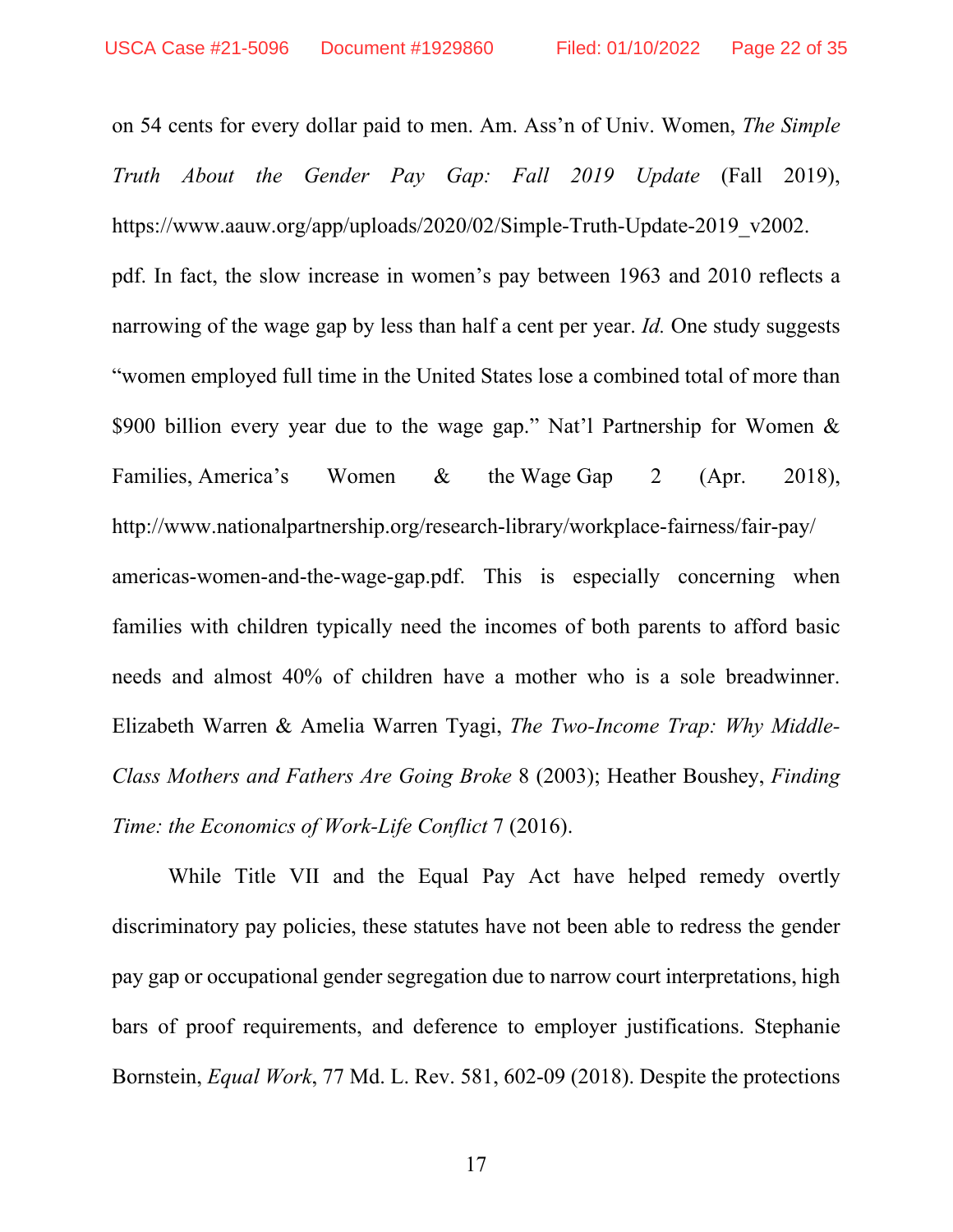afforded by these statutes, employers continue to justify unequal pay by claiming a gender neutral or "legitimate nondiscriminatory reason." *Id.* And discriminatory practices in large, national corporations have proved difficult to challenge despite clear evidence of a gender pay gap.

Consider the case of *Wal-Mart Stores v. Dukes*, 564 U.S. 338 (2011). In *Dukes*, women employees attempted to bring a class action lawsuit alleging that Wal-Mart violated Title VII by paying men more than women for the same work and by promoting men further and faster. While the case could have shined as a win for women working collectively to remedy unfair pay conditions, it exemplified a total failure of Title VII to rectify pay discrimination on behalf of a substantial group of women. Indeed, the women presented the Court with significant statistical evidence suggesting a disparity between men and women employees in pay and promotion. *Id.* at 2555; *see also* Dr. Mary Dunn Baker*, Class Certification Statistical Analyses Post-Dukes,* 27 ABA J. Lab. & Emp. L. 471, 473 (2012) (noting that for his report, the plaintiffs' expert in the *Dukes* case estimated nationwide annual earnings regression equations for hourly and salaried employees separately and included a nationwide analysis of hourly pay rates to show that actual female earnings (or hourly rates) fell short of the amounts predicted by his model that showed Wal-Mart exhibited an across-the-board pattern of paying women less than men). Evidence included anecdotal reports of discrimination from more than 100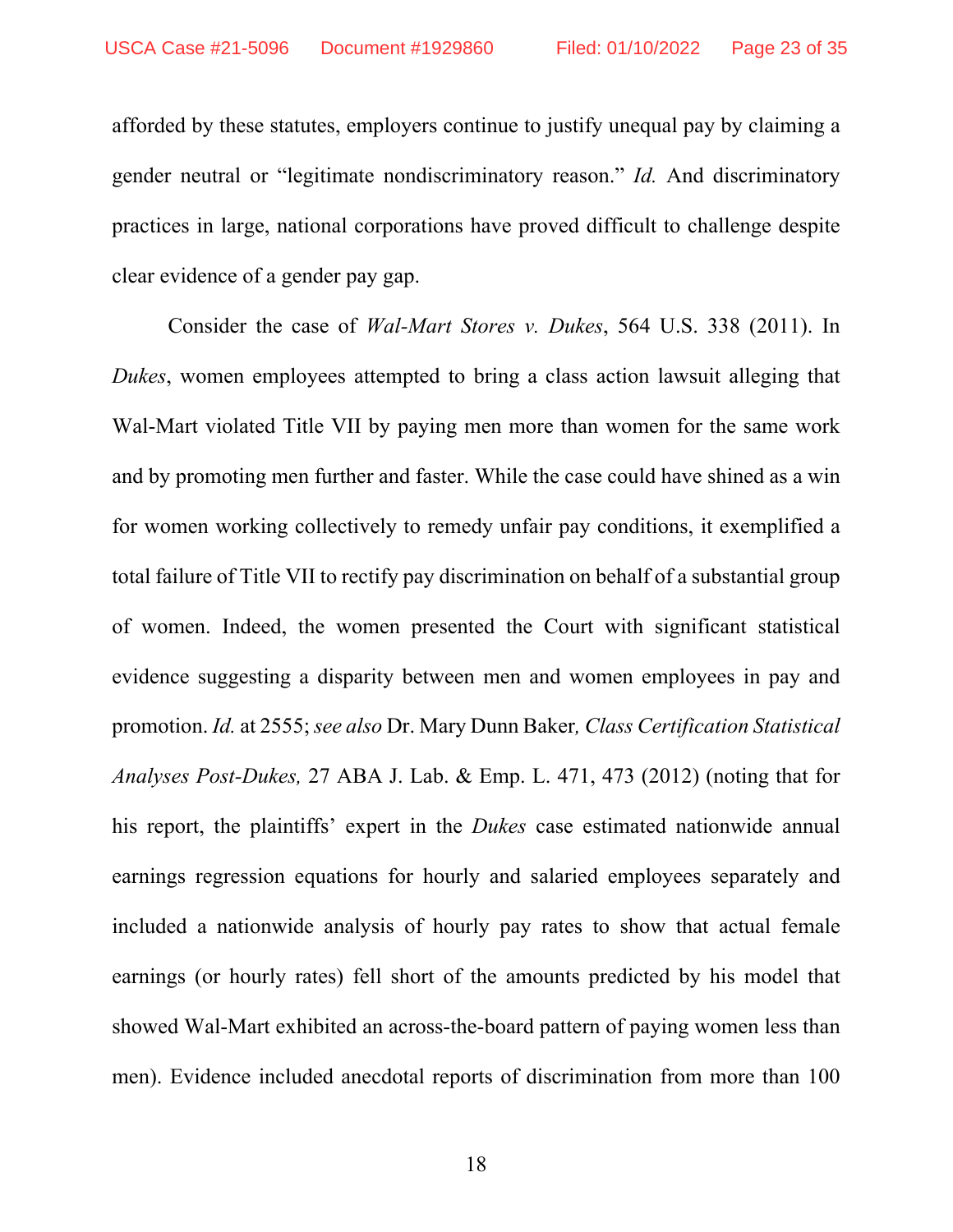women employees, *Dukes*, 131 S. Ct. at 2556, and expert testimony regarding the biased culture and corporate practices of Wal-Mart. *Id.* at 2553. But the case fell into a procedural quagmire. The Supreme Court ultimately decertified the class – an indictment of the women's ability to share common experiences, not an assessment that the unequal pay practices did not abound.

#### **ii. The Equal Pay Act stops short.**

Similarly, the Equal Pay Act fails to remedy pervasive wage discrimination because it sidesteps a firm prohibition against unequal pay. Most notably, it provides employers an affirmative defense to unequal pay claims as long as the challenged salary policy is based on any "factor other than sex." Courts have interpreted this defense broadly, allowing pay disparities to be excused based on male worker's negotiation skills, employees' prior salaries, and "prevailing market rates," even if those factors are ultimately based on sex. *Wernsing v. Dep't of Human Servs., State of Ill.*, 427 F.3d 466, 470 (7th Cir. 2005); *Taylor v. White*, 321 F.3d 710, 719 (8th Cir. 2003).

While salary history inquiries are not the cause of the gender pay gap, they do "perpetuat[e] the historic pay inequity between male and female workers." Torie Abbott Watkins, *The Ghost of Salary Past: Why Salary History Inquiries Perpetuate the Gender Pay Gap & Should Be Ousted As A Factor Other Than Sex*, 103 Minn. L. Rev. 1041, 1044 (2018). And their legality is the subject of much case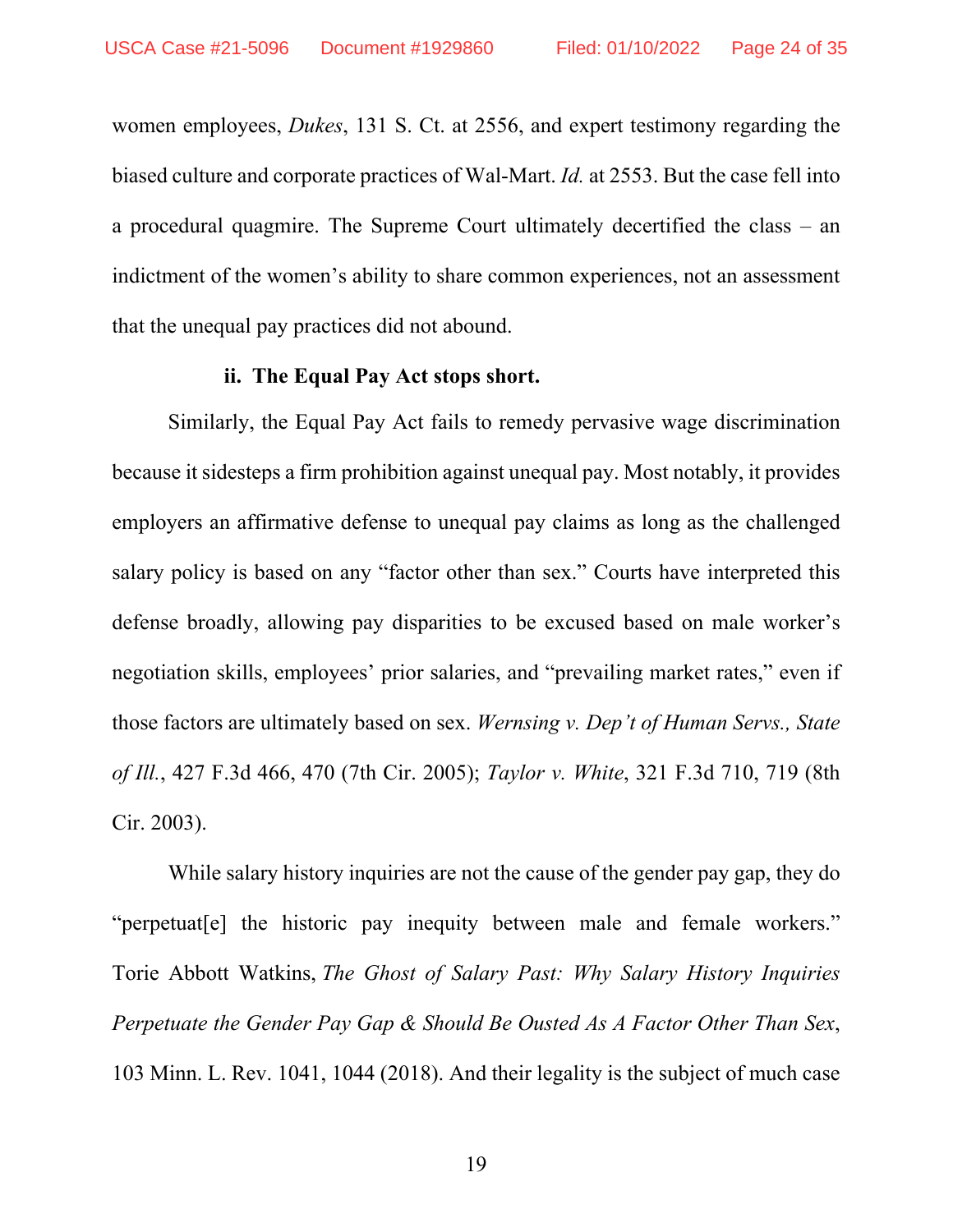law under the Equal Pay Act. *Id.* at 1054. Recently, the Ninth Circuit Court of Appeals held "that employers are not allowed to rely on prior pay to justify wage disparities for employees of the opposite sex" and the Equal Pay Act's "any other factor other than sex" is limited to "legitimate job-related factors" such as experience, educational background, ability, prior job performance, effort, productivity, or regional cost of living. *Rizo v. Yovino*, 950 F.3d 1217, 1222, 1228 (9th Cir. 2020). This decision reversed earlier Ninth Circuit precedent finding that an employer's policy of calculating salary based on prior salaries was a valid "factor other than sex" and declining to consider the fact that because women make less than men on average, their prior salaries were lower; thus minimum salary of new agents was lower for women than men. *Kouba v. Allstate*, 691 F.2d 873 (9th Cir. 1982). *Rizo* remains the only case law explicitly prohibiting consideration of prior pay as an affirmative defense to a claim under the Equal Pay Act. *See* 950 F.3d at 1226-27, petition for cert. denied sub nom., *Yovino v. Rizo*, 141 S. Ct. 189 (July 2, 2020). Thus, in most courts, the text of the Equal Pay Act can be effectively wielded to prohibit women from realizing gains in pay equity. *See Wernsing*, 427 F.3d at 470 ("Wage patterns in some lines of work could be discriminatory, but this is something to be proved rather than assumed.").

With the possibility of strict scrutiny, the ERA may succeed in shifting the burden to the employer to show that sex was not a factor in determining salaries.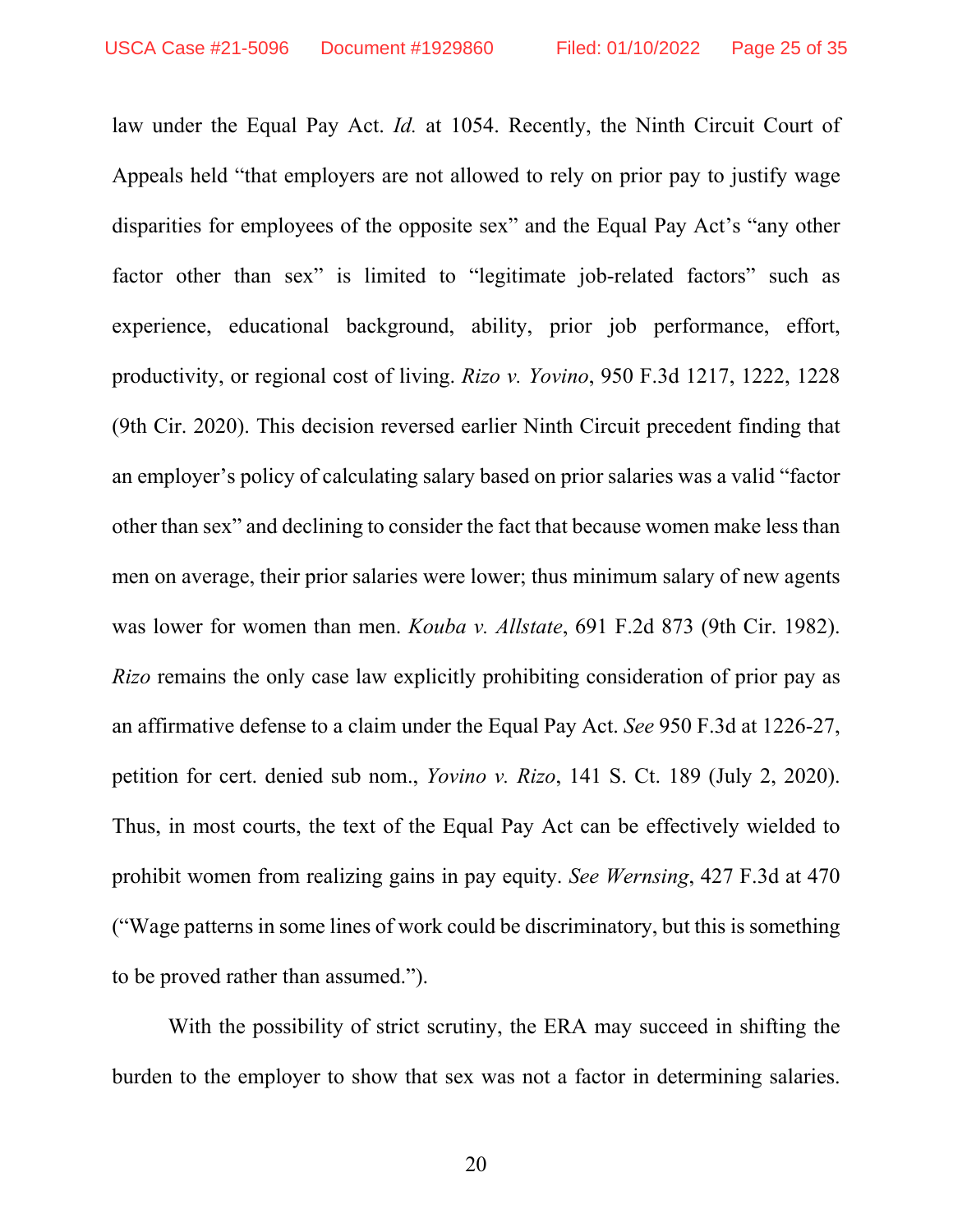This, in turn, would allow for a more rigorous consideration of cultural and historical factors both within the company and in society that contribute to sexually discriminatory outcomes in salary.

## **iii. Current law does not provide adequate accommodations for pregnant women**.

The Pregnancy Discrimination Act prohibits workplace discrimination against pregnant women and directs employers to make reasonable accommodations for pregnant women. Despite the text of the law, it has not ended pregnancy discrimination. Nora Ellmann & Jocelyn Frye, *Efforts to Combat Pregnancy Discrimination: Confronting Racial, Ethnic, & Economic Bias*, CTR. FOR AM. PROGRESS (Nov. 2, 2018) https://www.americanprogress.org/issues/ women/news/2018/11/02/460353/efforts-combat-pregnancy-discrimination. Many employers fail to provide reasonable accommodations, and without a constitutional amendment upon which to base these protections, courts often interpret the Pregnancy Discrimination Act too narrowly and ignore the discriminatory effects of employer practices. Joanna L. Grossman & Deborah L. Brake, *Afterbirth: The Supreme Court's Ruling in Young v. UPS Leaves Many Questions Unanswered*, VERDICT (Apr. 20, 2015), https://verdict.justia.com/2015/04/20/afterbirth-thesupreme-courts-ruling-in-young-v-ups-leaves-many-questions-unanswered.

Although the Pregnancy Discrimination Act amended Title VII, it does not require employers to provide minor workplace accommodations needed by pregnant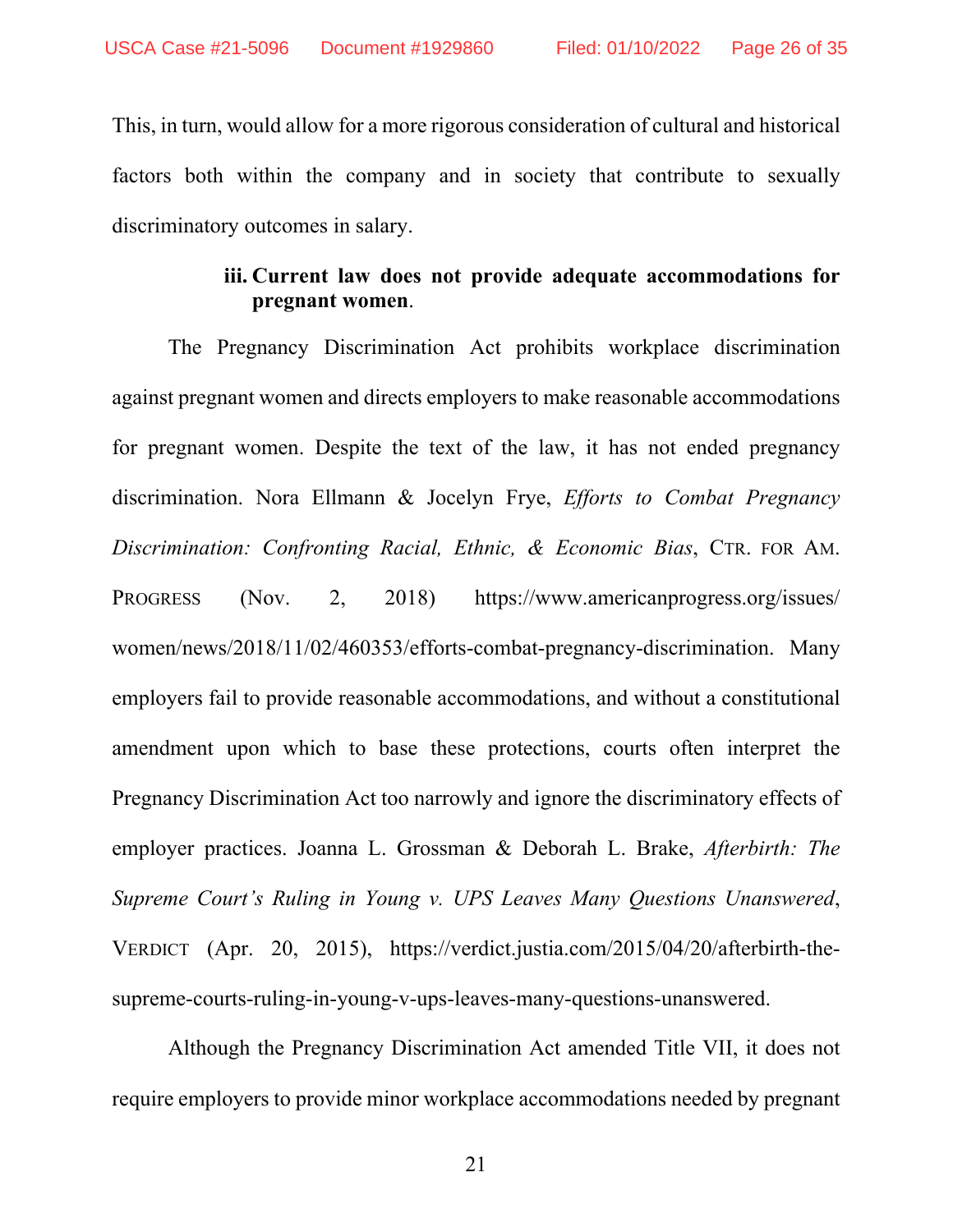employees, such as being allowed to take more frequent bathroom breaks. U.S. EEOC, *Fact Sheet: Pregnancy Discrimination*, No. EEOC-NVTA-0000-11, https://www.eeoc.gov/laws/guidance/fact-sheet-pregnancy-discrimination (Jan. 15, 1997). It is indisputable that the fundamental principle of equal rights on the basis of sex is violated when a policy harms only women.

While the Pregnancy Discrimination Act affords working mothers significant protections, it is not without faults and loopholes. The seminal case highlighting the gaps that demonstrate the need for the ERA in the context of pregnancy discrimination is *Young v. United Parcel Service, Inc.*, 575 U.S. 206, 135 S. Ct. 1338 (2015). The Supreme Court made clear that pregnancy is not a reason to discriminate, but failed to clarify what constitutes a "reasonable accommodation" for pregnant workers in various workplace contexts, and as Justice Kennedy wrote in his dissent, added confusion to the issue by interpreting the Act in a manner that conflates evidence of disparate impact with that of disparate treatment. 135 S. Ct. at 1368 (Kennedy, J., dissenting).

In *Young*, the employer allowed light duty accommodations for several employees experiencing various types of temporary disabilities and injuries but refused to provide the same accommodation to Young during her pregnancy. *Id.* at 1346-47. The Court held that while the Pregnancy Discrimination Act does not require an employer to provide the same work accommodations to an employee with

22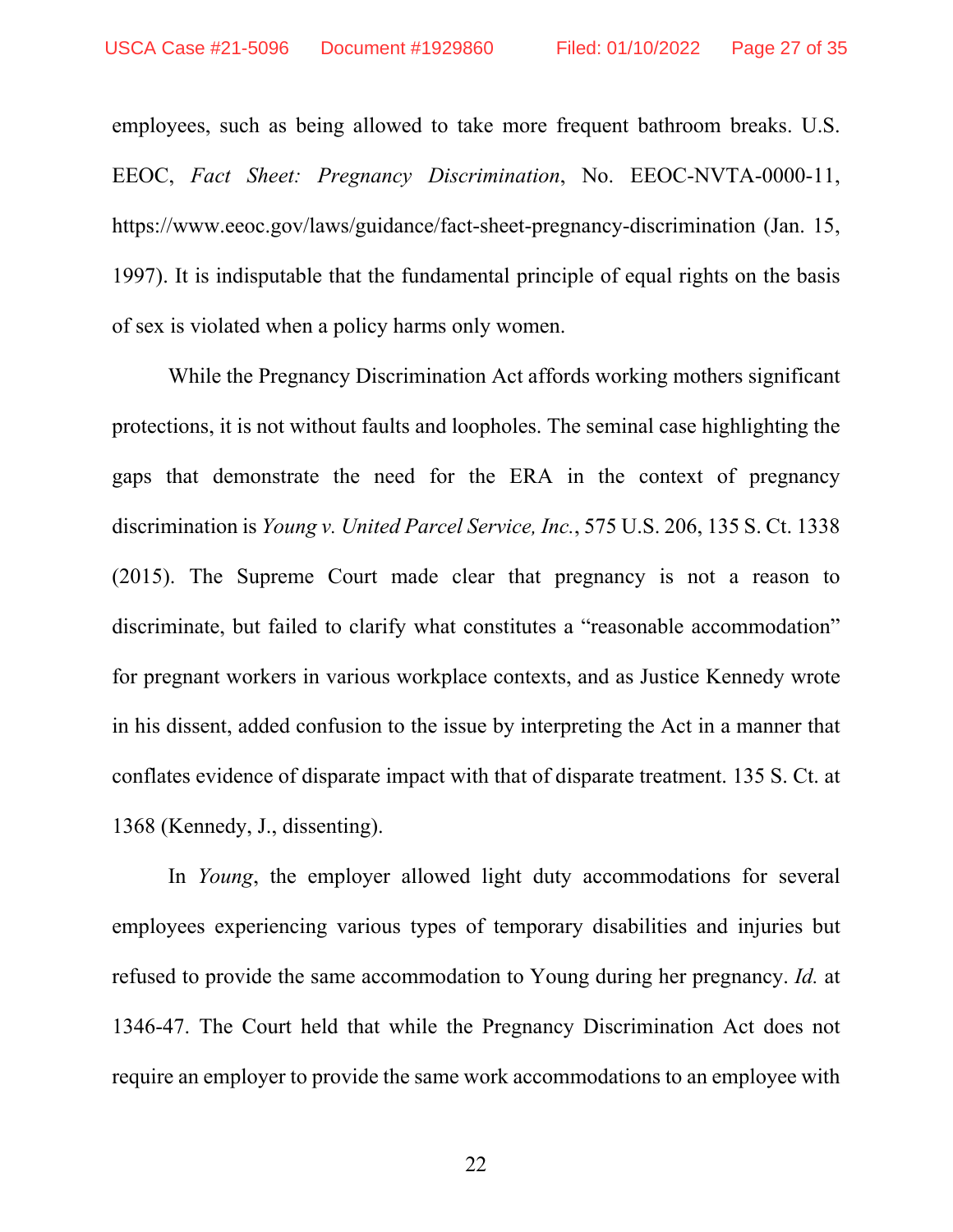pregnancy-related work limitations as to employees with similar, but non-pregnancy related, work limitations, courts must determine whether there are legitimate reasons for differences in an employer's policy that treats pregnant workers less favorably than non-pregnant workers with similar inabilities to work. *Id.*at 1354. Ultimately, the Supreme Court remanded, in part, because not only did Young need to prove that there was discrimination, Young also had to prove that the discrimination was intentional, a nearly impossible standard in this context. Meanwhile, other forms of discrimination – such as those based on race and religion – need only prove the existence of discrimination, not that the discrimination is intentional.

Without the ERA, pregnant women and working mothers are not afforded the same constitutional foothold as other protected classes. The ERA may provide constitutional protections as a foundation to challenge policies that exclude individuals seeking pregnancy accommodations and would ensure equitable treatment for pregnant workers. The simple fact is this: so-called "pregnancy blind" policies that seek to apply equal rules to all workers regardless of needs or situation do not mean equal treatment for pregnant workers. Pregnancy is a condition unique to women that requires unique accommodations and considerations. Women need the constitutional strength of the ERA in order to seek legal protections necessary to truly place working mothers on equal footing with their male counterparts.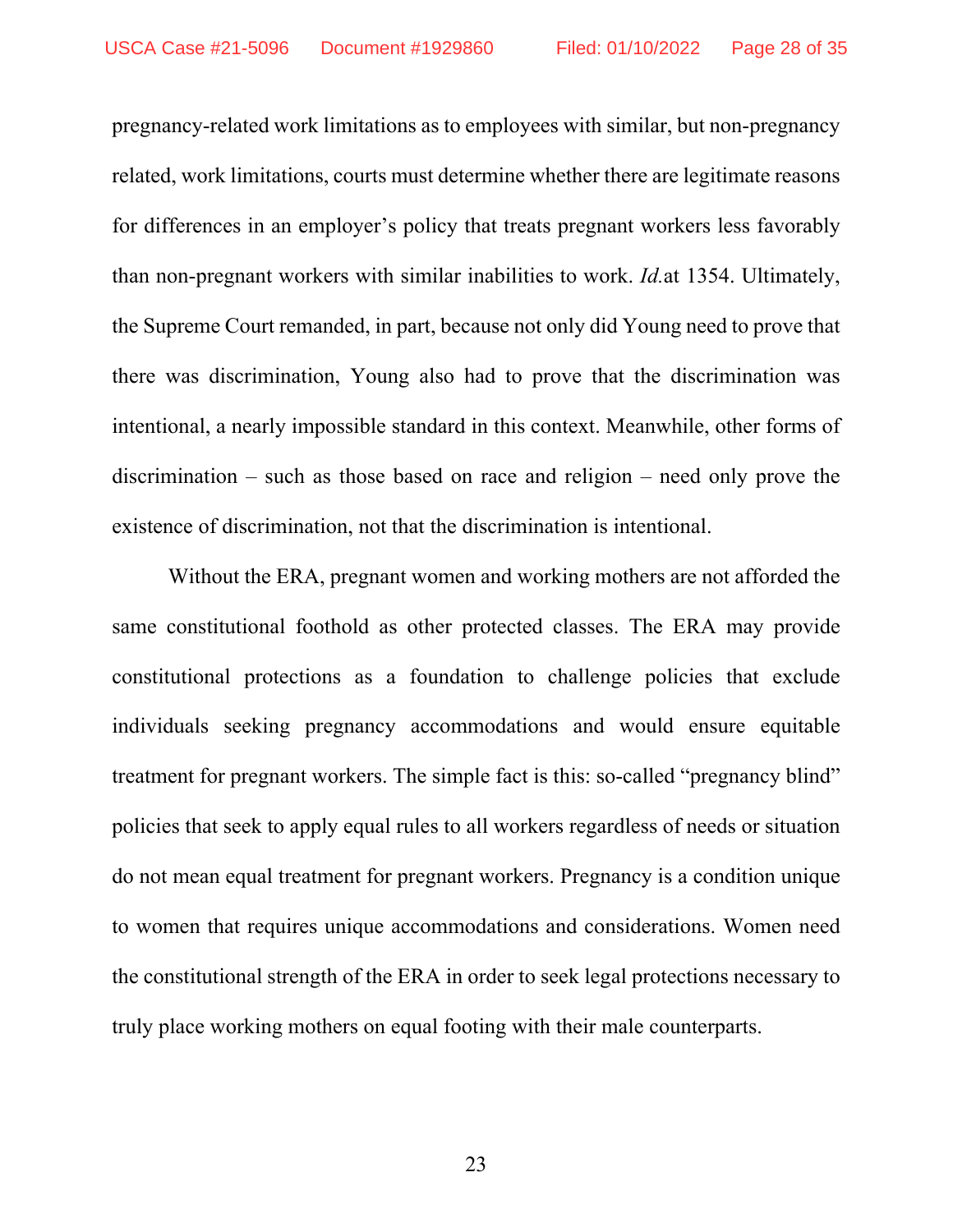## **iv. The ERA will provide uniform, lasting protections from sexbased discrimination across the country**.

There is currently some uncertainty in the standard of review applied by courts reviewing sex discrimination claims. *See supra* § III; *Nguyen v. Immigration & Naturalization Servs.*, 533 U.S. 53, 123 (2001) (failing to articulate the "exceedingly persuasive justification" requirement as a part of intermediate scrutiny). And any inconsistency in judicial review of sex-based classifications is further exacerbated by the impact that states' equal rights amendments—or lack thereof—have on this review.

Only nineteen states have added equal rights amendments to their state constitutions.3 *See* Linda J. Wharton, *State Equal Rights Amendments Revisited: Evaluating Their Effectiveness in Advancing Protection Against Sex Discrimination,* 36 Rutgers L.J. 1201, 1201-02, 1288-1293 (2005). An additional five states have explicit language prohibiting certain forms of sex discrimination in their constitutions.<sup>4</sup> *Id*. Of these, only eight<sup>5</sup> apply the strict scrutiny standard of review

 $3$  Alaska Const. art. I, § 3; Colo. Const. art. II, § 29; Conn. Const. art. I, § 20; Del. Const. art. I, §.21; Fla. Const. art. I, § 2 Haw. Const. art. I, § 3; Ill. Const. art. I, § 18; Iowa Const. art. I, § 1; Md. Const. Decl. of Rts. art. 46; Mass. Const. pt. I, art. 1; Mont. Const. art. II, § 4; N.H. Const. pt. I, art. 2; N.M. Const. art. II, § 18; Pa. Const. art. I, § 28 ; Tex. Const. art. I, § 3a; Utah Const., art. IV, § 1; Va. Const. art. I, § 11; Wash. Const. art. XXXI, § 1; Wyo. Const. art. I, § 3.

<sup>4</sup> Cal. Const. art. I, §§ 8, 31(a); La. Const. art. I, § 3; Neb. Const. art. I, § 30; N.J. Const. art. I, para. 1 & art. X, para. 4; R.I. Const. art. I, § 2.

<sup>5</sup> California, Connecticut, Hawaii, Illinois, Maryland, Massachusetts, New Hampshire, and Texas.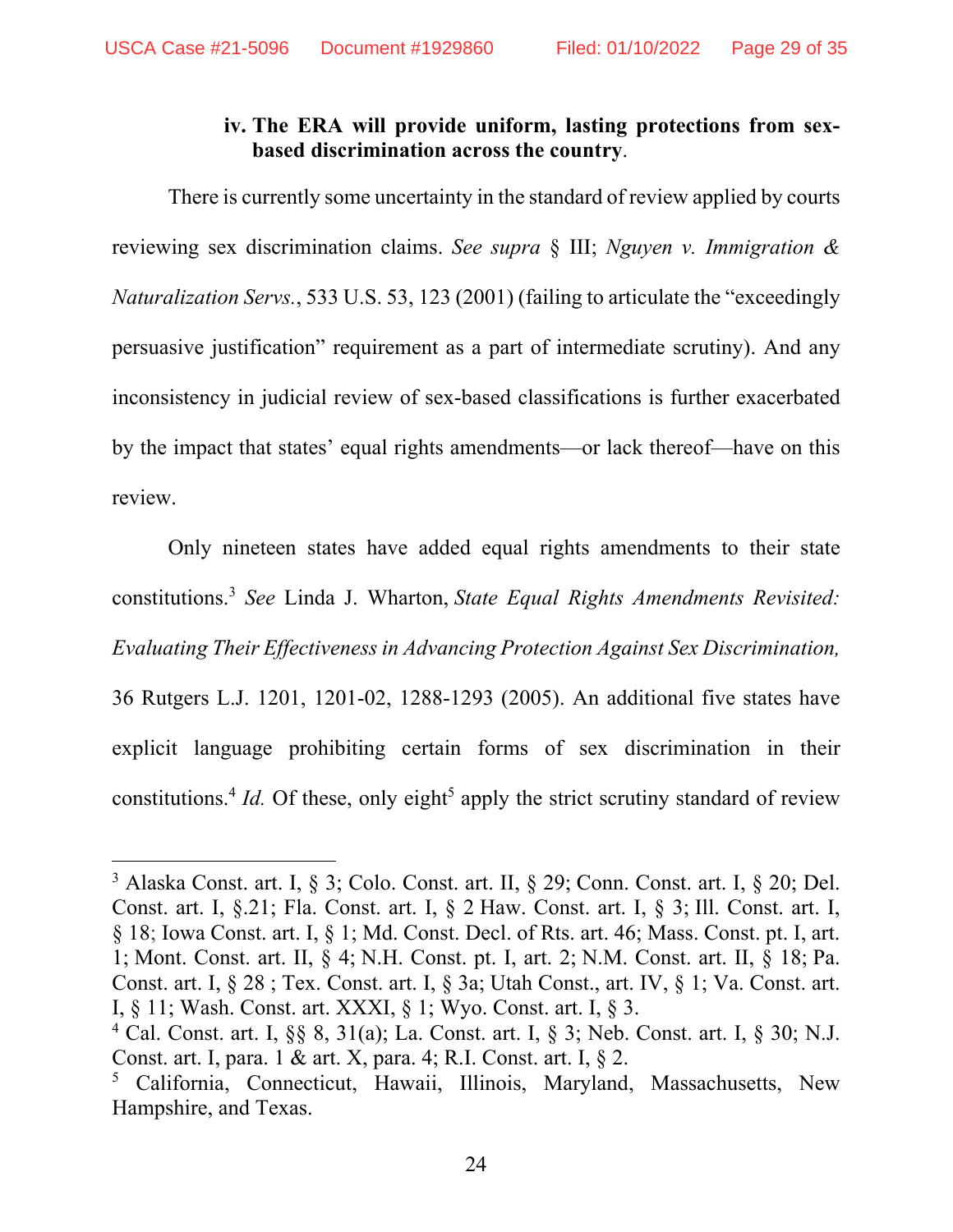to gender-based classifications. Paul Benjamin Linton, *State Equal Rights Amendments: Making a Difference or Making a Statement?,* 70 Temple L. Rev. 907, 915 (Fall 1997) (noting that two states apply an even more rigorous—"absolutist" standard of review; three follow the federal standard; and other states have yet to determine the appropriate standard of review). Twenty-four states fail to provide state constitutional protection from sex-based discrimination. Thus, the ERA is crucial to ensuring that courts nationwide apply the same scrutiny standard to claims of sex discrimination—otherwise, the right to gender equality under the law may change based on where one lives.

Another example of inconsistency in the judicial application of legal protections from sex discrimination is in the context of the wage gap. As discussed above, prior salary is one of the factors that perpetuates the gender pay gap. And, as things stand currently, whether one's salary history may be used to justify pay disparity depends on where one lives. The Ninth Circuit does not allow prior salary to be used as an affirmative defense to a claim of pay discrimination. *Rizo*, 950 F.3d at 1226-27. The Sixth, Tenth, and Eleventh Circuits do not allow the use of previous salary alone to defend against a claim of pay disparity, but it may be considered as one of multiple factors. *See Perkins v. Rock-Tenn Servs., Inc*., 700 F. App'x 452, 457 (6th Cir. 2017); *Riser v. QEP Energy*, 776 F.3d 1191, 1199 (10th Cir. 2015); *Irby v. Bittick*, 44 F.3d 949, 955 (11th Cir. 1995). An Equal Pay Act claimant in the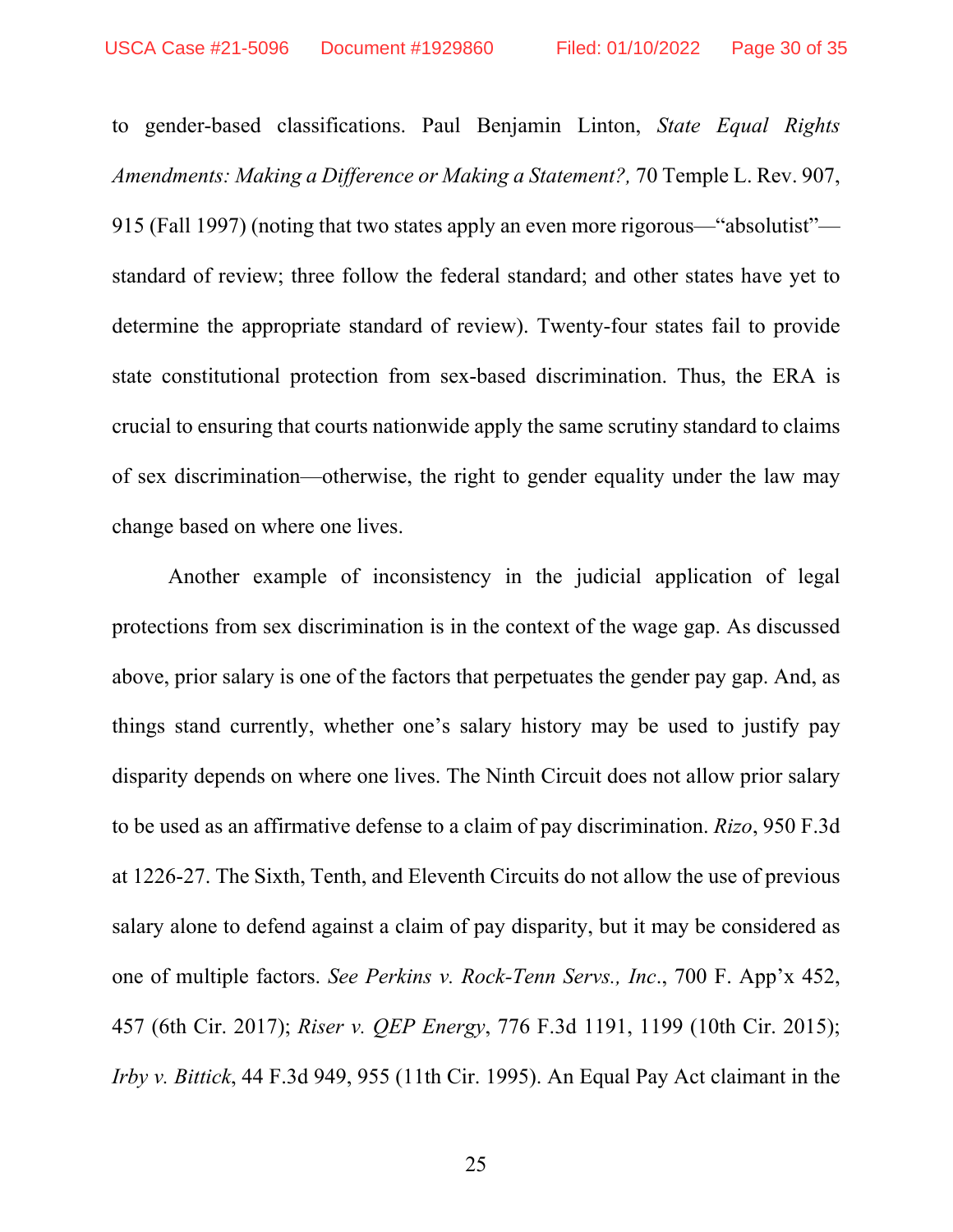Seventh and Eighth circuits will have to overcome the view of these courts that salary history is a valid "factor other than sex" exception to the Equal Pay Act; indeed, these Circuits do not even require an employer to demonstrate an "acceptable business reason" for a wage gap between men and women. *See Wernsing*, 427 F.3d at 470 ("The disagreement between this circuit (plus the eighth) and those that require an 'acceptable business reason' is established, and we are not even slightly tempted to change sides."); *Taylor v. White*, 321 F.3d 710, 720 (8th Cir. 2003) ("To conduct a reasonableness inquiry into the actions of the employer . . . would, we believe, unnecessarily narrow the meaning of the phrase 'factor other than sex.'").

Nor does state legislation help to resolve these discrepancies. Some states have taken action to limit employer inquiries into past wages in order to alleviate the effects of past wage discrimination.  $6 \text{ In Illinois},^7 \text{North Carolina},^8 \text{ and}^8$ Pennsylvania,<sup>9</sup> executive orders prevent state entities from inquiring into salary

<sup>6</sup> Cal. Lab. Code § 432.3(b) (2019); Conn. Gen. Stat. § 31-40z(b)(5) (2019); Del. Code Ann. tit. 19, § 709B (2017); Haw. Rev. Stat. § 378-2.3 (2019); Mass. Gen. Laws ch. 149 § 105A; N.J. Stat. Ann. § 34:6B-20 (2020); N.Y. Lab. Law § 194-a (2020); Me. Rev. Stat. tit. 5, § 4577 (2019); Or. Rev. Stat. Ann. § 659A.357 (2017); Vt. Stat. Ann. tit. 21, § 495m (2018).

<sup>7</sup> Ill. Exec. Order No. 2019-02 (Jan. 15, 2019), *available at* https://www2.illinois.gov/IISNews/19609-Executive Order 2019-02.pdf.

<sup>8</sup> N.C. Exec. Order No. 93 (Apr. 2, 2019), *available at* https://files.nc.gov/governor/documents/files/EO93-

Prohibiting the Use of Salary History in the State Hiring Process.pdf. 9 Exec. Order No. 2018-18-03 (Pa. June 6, 2018), *available at* https://www.governor.pa.gov/executive-order-2018-18-03-equal-pay-foremployees-of-the-commonwealth.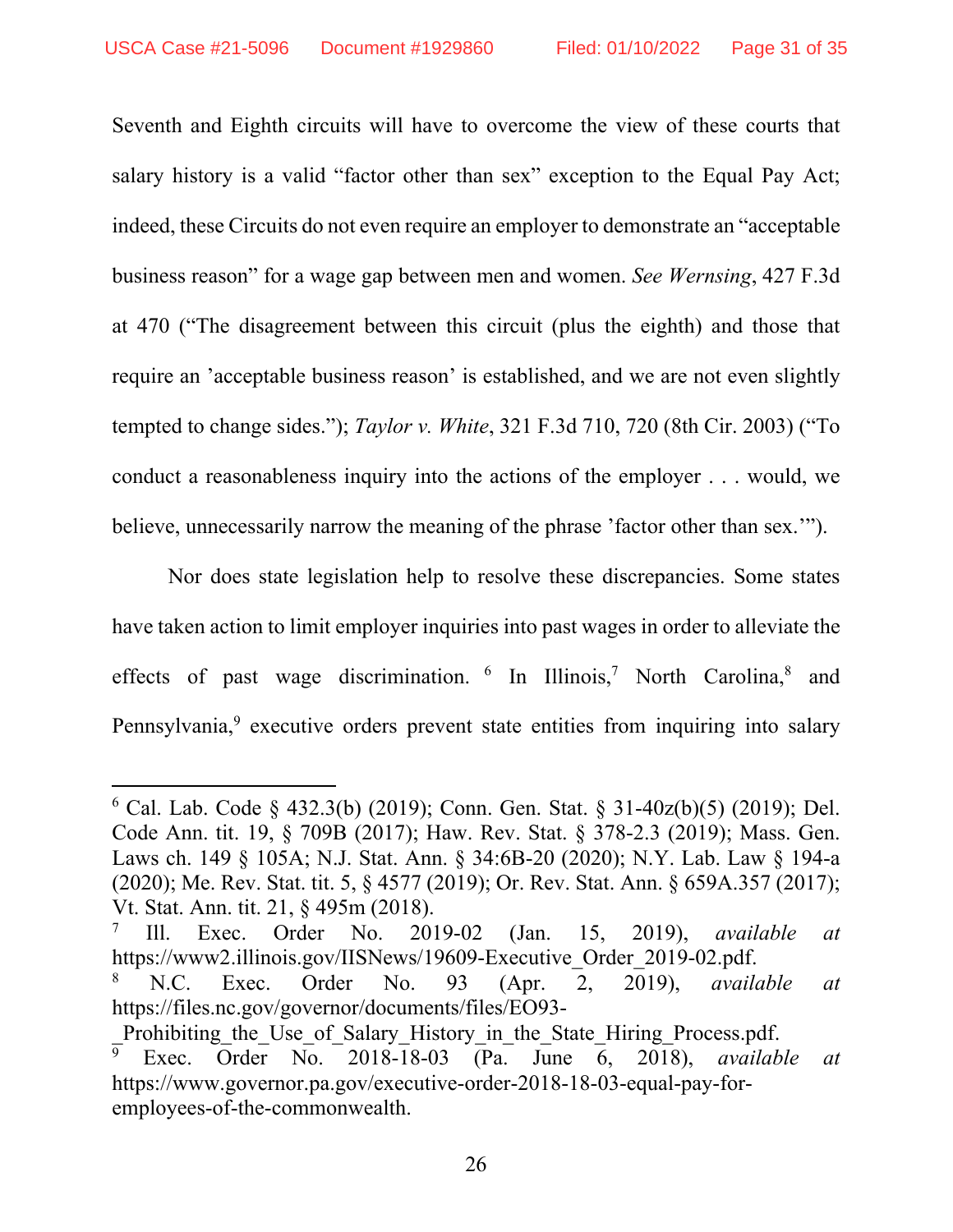history. But these state laws are not comprehensive and do not necessarily prohibit the pervasive effects of historical wage discrimination that the Ninth Circuit cautioned against. *See Rizo*, 950 F.3d at 1229. The ERA, however, would allow a more rigorous standard of review to apply to claims of wage discrimination based on sex, and, if needed, provide the constitutional basis to pass stronger protections for pay equality. *See supra* § III.

#### **V. CONCLUSION**

For these reasons, the Court should reverse the district court's dismissal of the Plaintiff States' complaint. As the Plaintiff States contend, the ERA is valid and should be part of the Constitution within the meaning of Article V.

Dated: January 10, 2022 Respectfully submitted,

Jodi Siegel Chelsea Dunn SOUTHERN LEGAL COUNSEL, INC. 1229 NW 12th Ave. Gainesville, FL 32601 (305) 271-8890 Chelsea.Dunn@southernlegal.org Jodi.Siegel@southernlegal.org

Jade E. Sipes Sharonda Fancher Xeris Gregory Jessica Spade BAKER DONELSON BEARMAN CALDWELL & BERKOWITZ, PC 420 20th St. N. Ste. 1400 Birmingham, AL 35203 (205) 328-0480

BY: /s/ Katherine I. Funk Katherine I. Funk BAKER DONELSON BEARMAN CALDWELL & BERKOWITZ, PC 901 K Street, N.W., Suite 900 Washington, DC 20001 (202) 508-3400 kfunk@bakerdonelson.com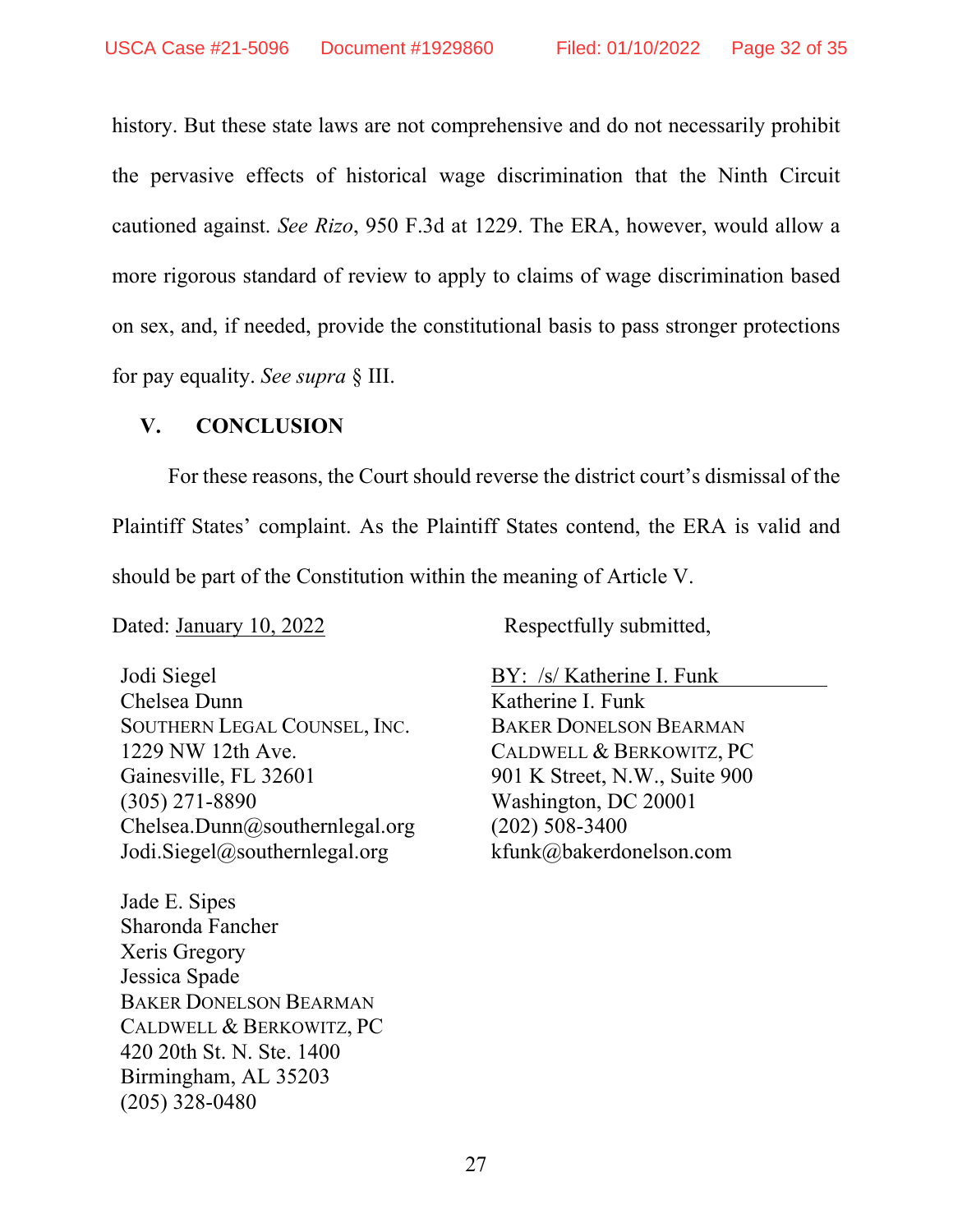jsipes@bakerdonelson.com sfancher@bakerdonelson.com xgregory@bakerdonelson.com jspade@bakerdonelson.com *Counsel for Amici Curiae*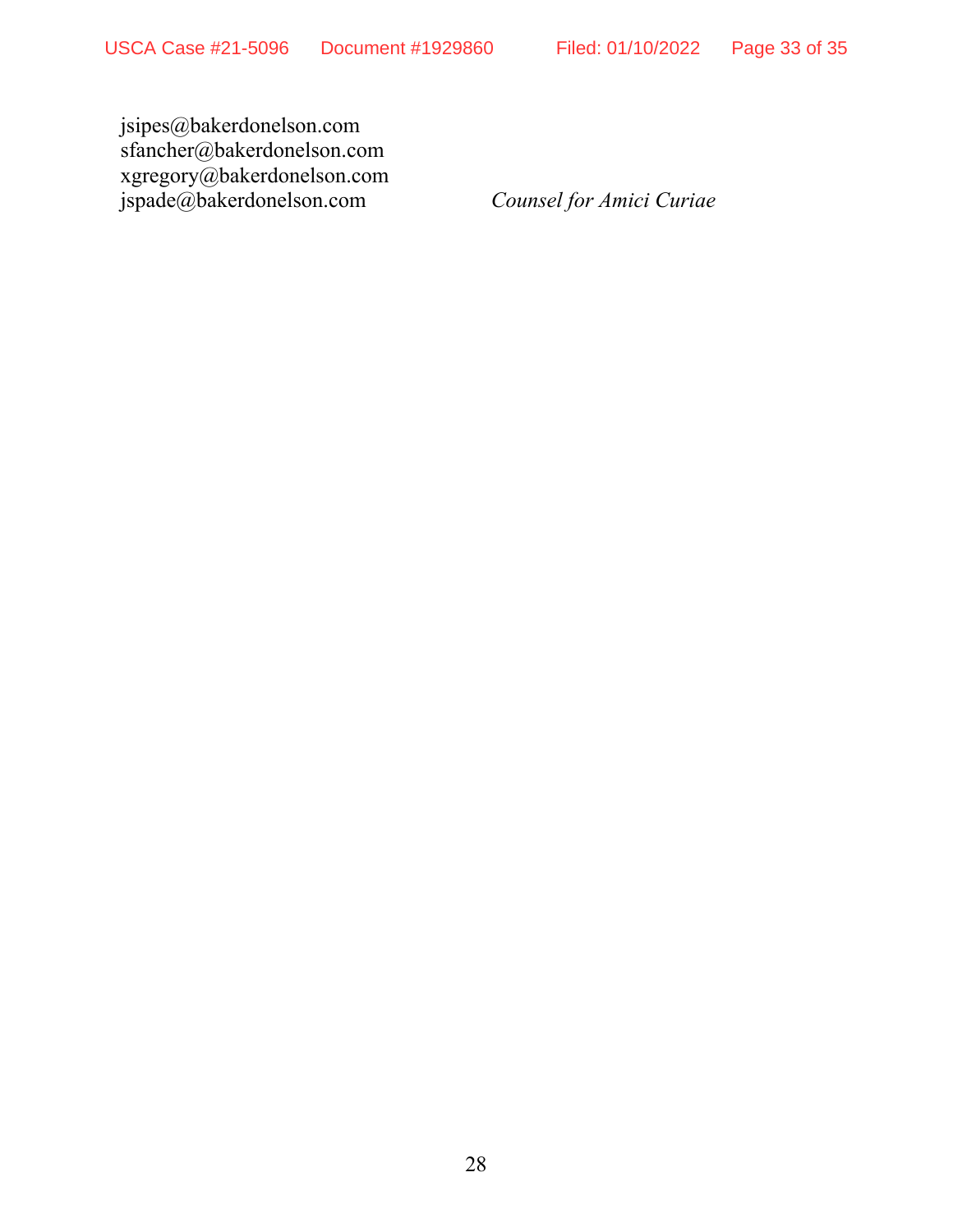#### **CERTIFICATE OF COMPLIANCE WITH TYPE-VOLUME LIMIT**

Certificate of Compliance with Type-Volume Limit, Typeface Requirements, and Type-Style Requirements

1. This document complies with the type-volume limit of Fed. R. App. P. 29(a) and

 $32(a)(7)(b)(i)$  because, excluding the parts of the document exempted by Fed. R.

App. P. 32(f):

 $\boxtimes$  this document contains 6,436 words, or

☐ this brief uses a monospaced typeface and contains [*state the number of*]

lines of text.

2. This document complies with the typeface requirements of Fed. R. App. P.

 $32(a)(5)$  and the type-style requirements of Fed. R. App. P.  $32(a)(6)$  because:

 $\boxtimes$  this document has been prepared in a proportionally spaced typeface using

Microsoft Word in Times New Roman, size 14 type font, or

☐ this document has been prepared in a monospaced typeface using [*state name and version of word-processing program*] with [*state number of characters per inch and name of type style*].

Dated: January 10, 2021 */s/ Katherine I. Funk*  Katherine I. Funk

*Attorney for Amici Curiae*